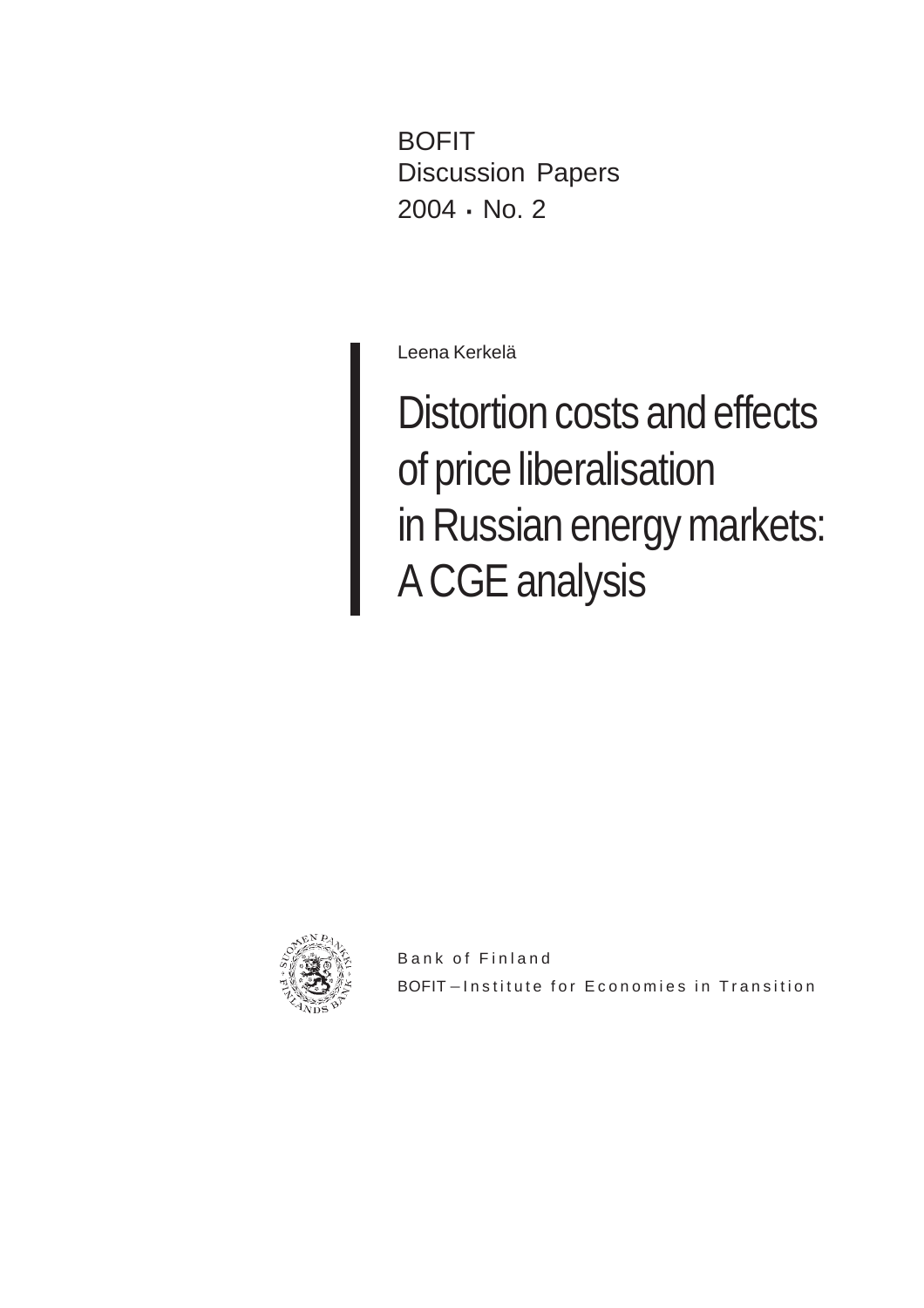## BOFIT personnel 2004

### **Economists**

**Mr Pekka Sutela, head** Russian economy and economic policy Russia's international economic relations China in the world economy Pekka.Sutela@bof.fi

**Mr Gang Ji, economist** Chinese economy and economic policy Gang.Ji@bof.fi

**Ms Tuuli Koivu, economist** Chinese economy and economic policy Editor-in-Chief of BOFIT China Review Tuuli.Koivu@bof.fi

**Mr Tuomas Komulainen, economist** Russian financial system Currency crises Editor-in-Chief of BOFIT Online

#### **Mr Iikka Korhonen, economist**

Exchange rate policies in transition economies Monetary policy in transition economies Iikka.Korhonen@bof.fi

**Mr Vesa Korhonen, economist** Russia's international economic relations Russia's banking system Vesa.Korhonen@bof.fi

### Information Services

#### **Mr Timo Harell, editor**

Press monitoring Editor-in-Chief of BOFIT Weekly Timo.Harell@bof.fi

**Ms Liisa Mannila, department secretary** Department coordinator Publications traffic

Liisa.Mannila@bof.fi **Ms Päivi Määttä, information specialist** Institute's library Information services Paivi.Maatta@bof.fi

#### **Ms Seija Lainela, economist**

Russian economy and economic policy Editor-in-Chief of BOFIT Russia Review Seija.Lainela@bof.fi

**Mr Jukka Pirttilä, research supervisor** Public economics Transition economics Editor-in-Chief of BOFIT Discussion Papers Jukka.Pirttila@bof.fi

**Mr Jouko Rautava, economist**

Russian economy and economic policy Jouko.Rautava@bof.fi

#### **Ms Laura Solanko, economist**

Russian regional issues Public economics Laura.Solanko@bof.fi

**Ms Merja Tekoniemi, economist** Russian economy and economic policy Merja.Tekoniemi@bof.fi

**Ms Tiina Saajasto, information specialist** Statistical analysis Statistical data bases Internet sites Tiina.Saajasto@bof.fi

**Ms Liisa Sipola, information specialist** Information retrieval Institute's library and publications Liisa.Sipola@bof.fi

Contact us

Bank of Finland BOFIT – Institute for Economies inTransition PO Box 160 FIN-00101 Helsinki

Phone: +358 9 183 2268 Fax:  $+35891832294$ E-mail: bofit@bof.fi Internet: www.bof.fi/bofit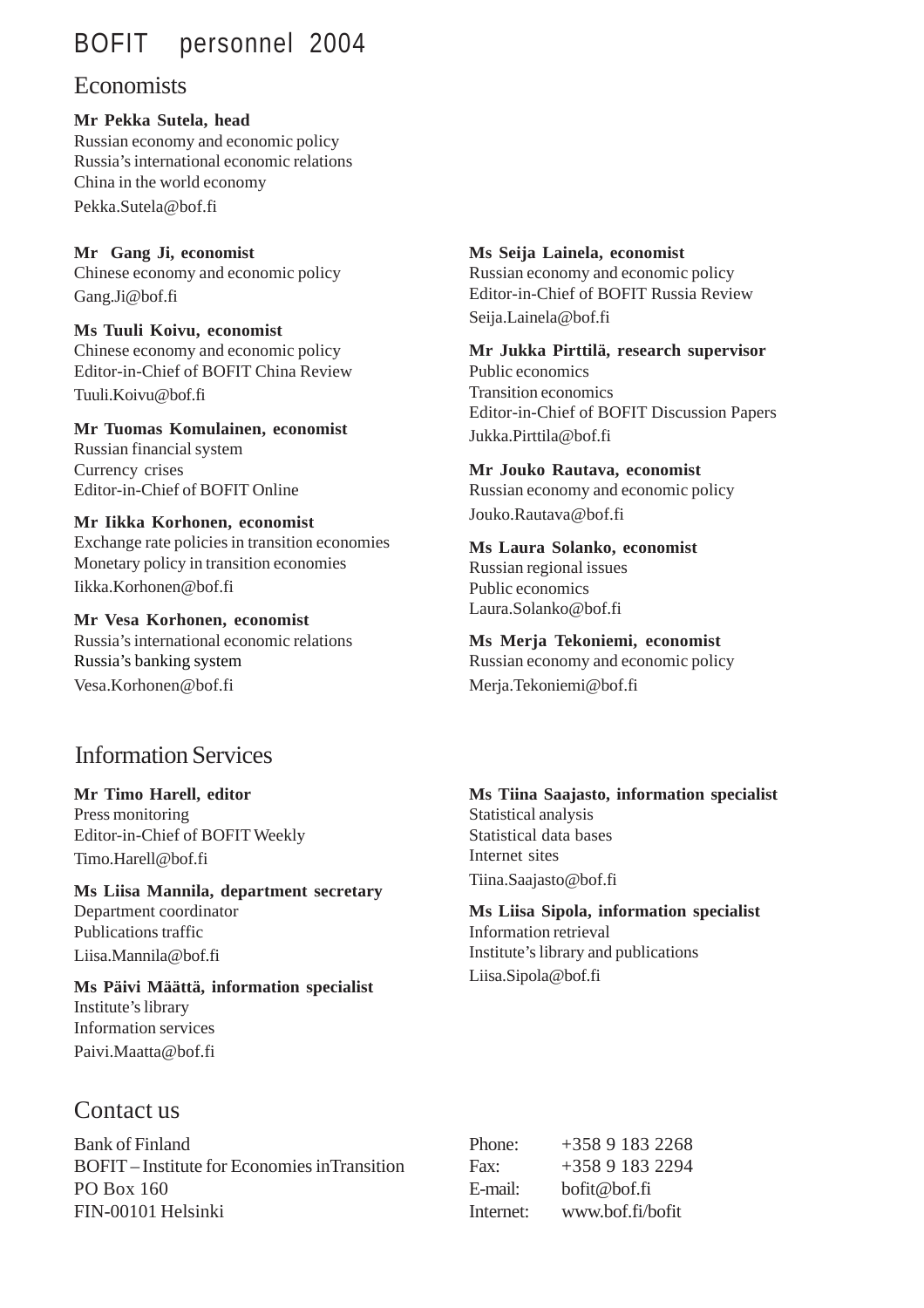Leena Kerkelä

Distortion costs and effects of price liberalisation in Russian energy markets: A CGE analysis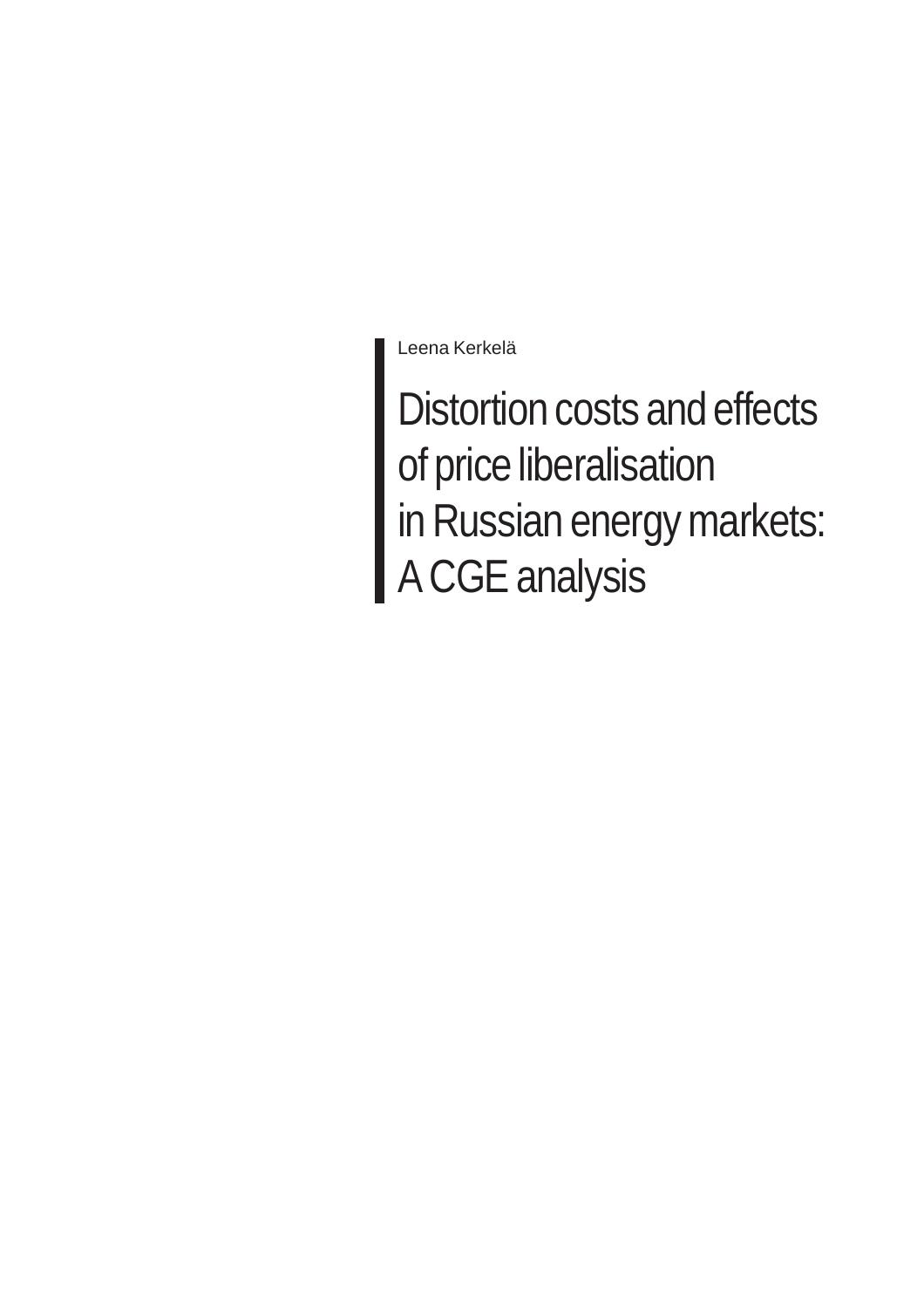BOFIT Discussion Papers Editor-in-Chief Jukka Pirttilä

BOFIT Discussion Papers 2/2004 26.1.2004

Leena Kerkelä Distortion costs and effects of price liberalisation in Russian energy markets: A CGE analysis

ISBN 951-686-886-X (print) ISSN 1456-4564 (print)

ISBN 951-686-887-8 (online) ISSN 1456-5889 (online)

Suomen Pankin monistuskeskus Helsinki 2004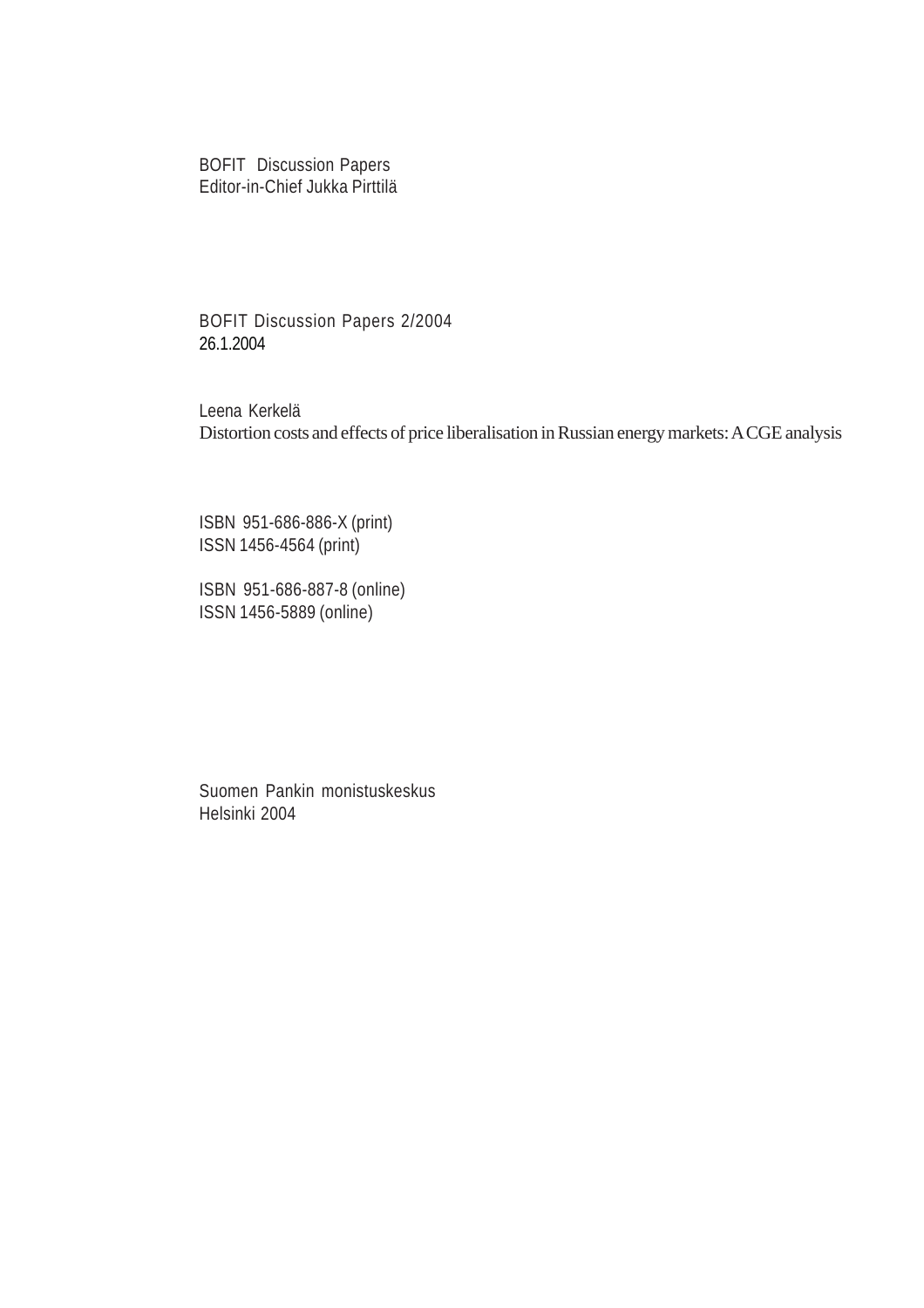# Contents

| $\mathbf{1}$   |                          |
|----------------|--------------------------|
| $\overline{2}$ |                          |
| 3              | 3.1<br>3.2<br>3.3<br>3.4 |
| $\overline{4}$ | 4.1<br>4.2               |
| 5              |                          |
| 6              |                          |
| 7              |                          |
|                |                          |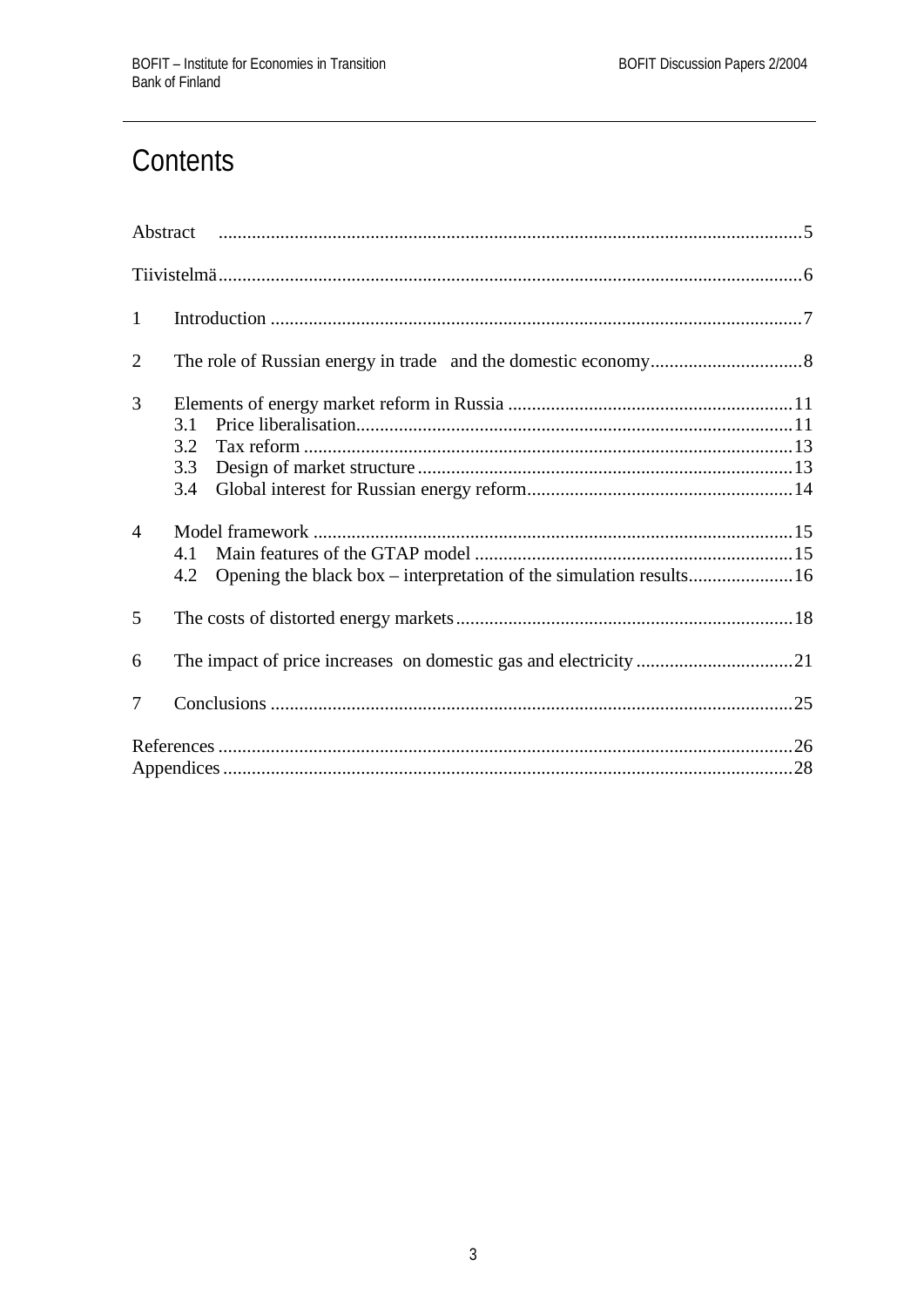All opinions expressed are those of the author and do not necessarily reflect the views of the Bank of Finland.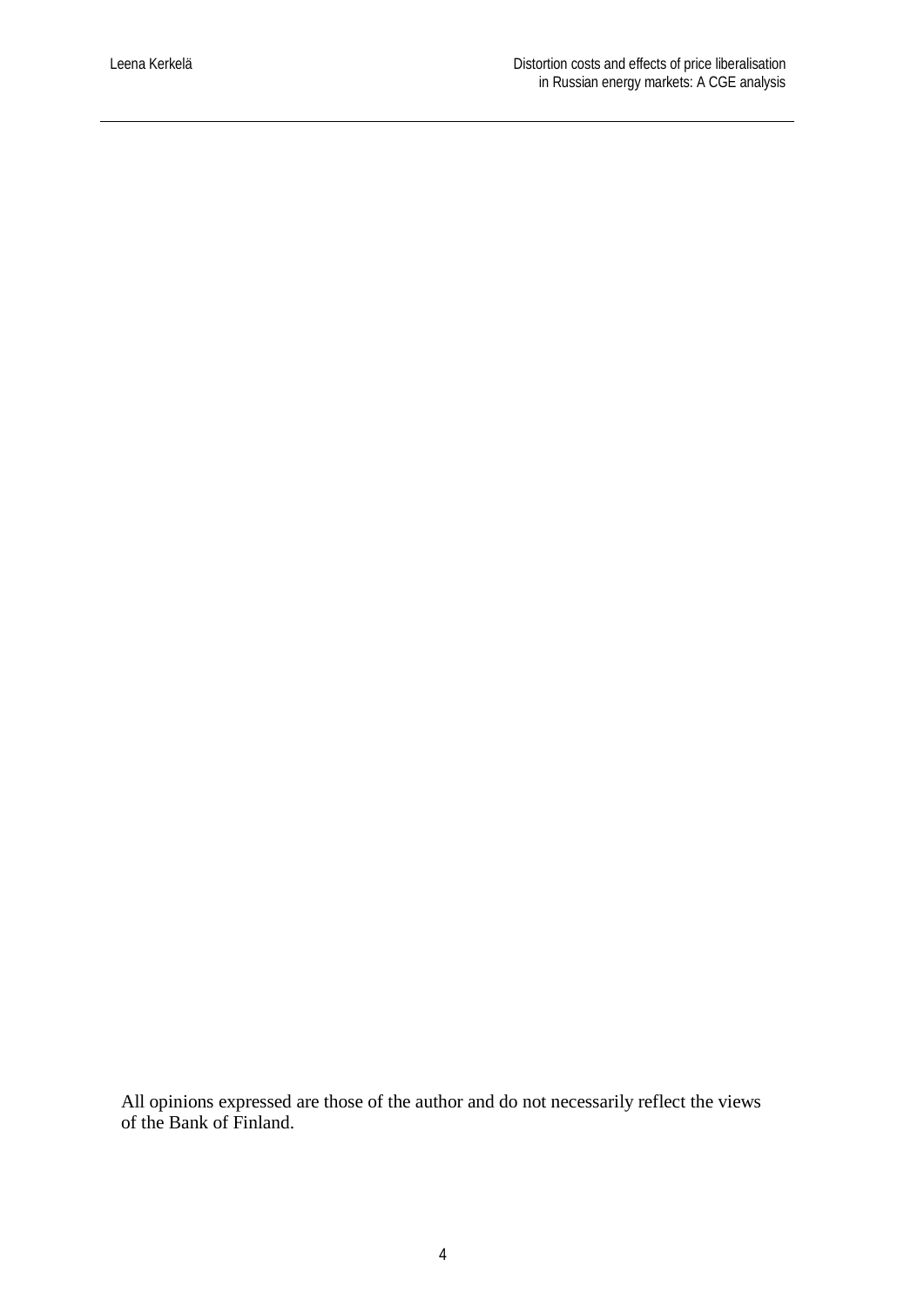Leena Kerkelä<sup>1</sup>

# Distortion costs and effects of price liberalisation in Russian energy markets: A CGE analysis

# **Abstract**

<u>.</u>

Russia's economy is energy intense and wasteful of resources. This situation has arisen in part due to the country's ample energy supplies and regulated privileges for domestic consumers. Recently enacted and proposed reforms intended to increase the efficiency of the energy sector by raising domestic energy prices also have implications for the export levels of Russian energy commodities. In this study, we estimate the costs of the subsidised energy system in an allocative sense and then analyse recent moves of the Duma to boost gas and electricity prices to bring them into line with market-based pricing. Our analysis uses a multi-region general equilibrium model (GTAP) modified to express the global dimensions of the subsidisation policy and suggested reforms. Preliminary results show that current subsidies extract over 6% of GDP and limit the potential benefits of Russia's comparative advantage in energy commodities. Increases of 6% in electricity and 10% in the price of regulated gas improve efficiency by reducing distorting subsidies and distinctly shifting output from domestic markets to exports.

**Keywords:** CGE modelling, energy market liberalisation, Russia **JEL classification:** D58, F17, H71, Q43, Q48.

<sup>1</sup> Leena Kerkelä, Government Institute for Economic Research (VATT), Arkadiankatu 7, POB 1279, Helsinki, Finland, email: leena.kerkela@vatt.fi, phone: +358-9-703 2977. This paper was prepared during my stint as a visiting economist at BOFIT. I wish to thank the entire staff of BOFIT for their encouragement and support. In particular, I am grateful to Pertti Haaparanta, Jukka Pirttilä, Johanna Pohjola, Jouko Rautava and Risto Vaittinen for their insightful comments. I take full responsibility for any possible errors or omissions herein.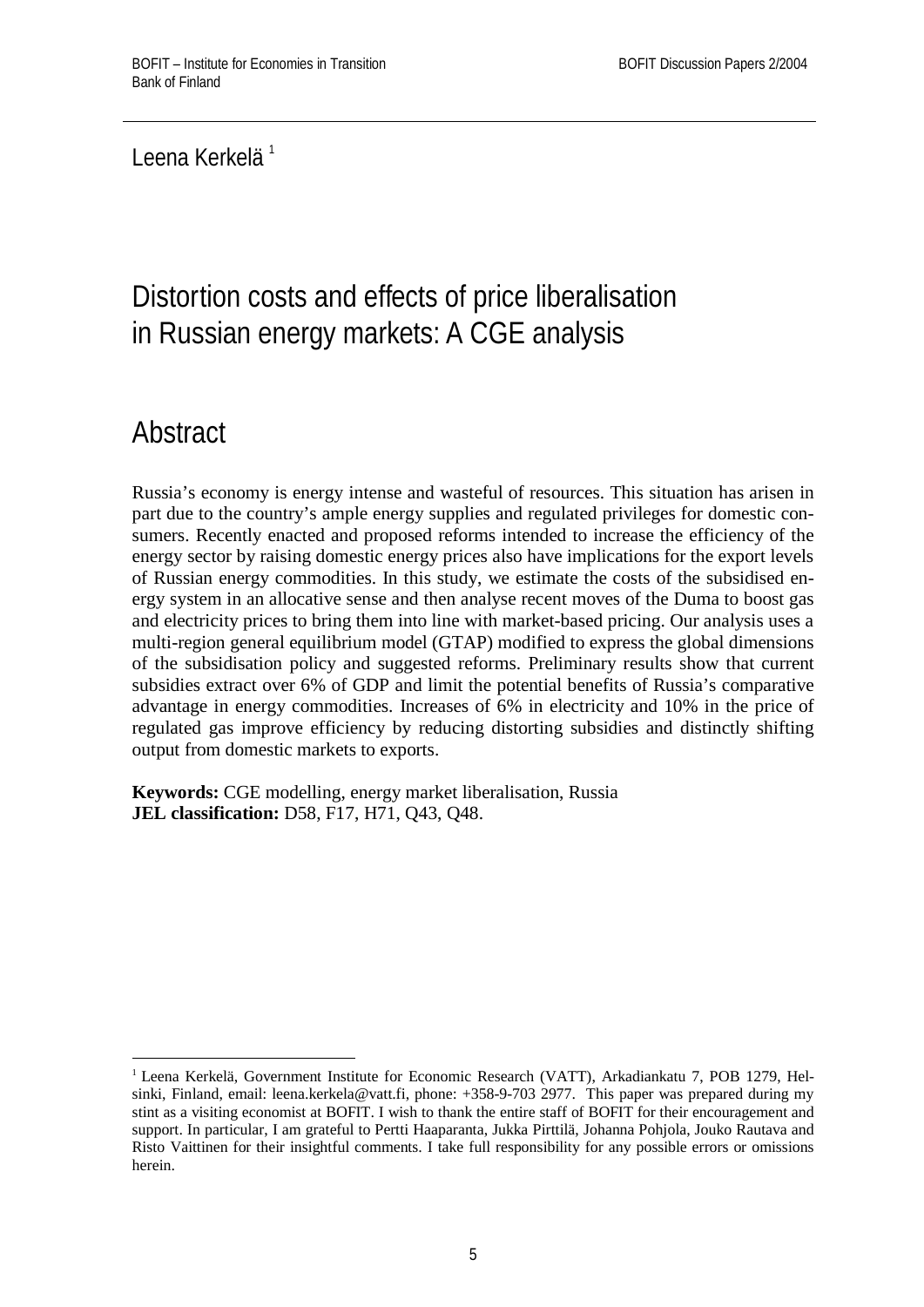Leena Kerkelä

# Distortion costs and effects of price liberalisation in Russian energy markets: A CGE analysis

## **Tiivistelmä**

Venäjän suuret energiavarannot ja kotimaisen kulutuksen säädellyt edut ovat tehneet maasta energiaintensiivisen talouden, joka tuhlaa resurssejaan. Viimeaikaiset ehdotukset energiasektorin tehostamiseksi vaikuttavat energian kotimaiseen hintaan ja sitä kautta myös Venäjän energiahyödykkeiden vientiin. Tässä tutkimuksessa arvioidaan aluksi tuetun energiajärjestelmän kustannuksia tehokkaan allokaation näkökulmasta. Sen jälkeen analysoidaan ensimmäisiä toimia, jotka Duuma on hyväksynyt kaasun ja sähkön hinnan nostamiseksi lähemmäksi markkinaehtoista hinnoittelua. Analyysi on toteutettu usean alueen yleisen tasapainon mallilla (GTAP), joka tuo esiin tukipolitiikan ja ehdotettujen uudistusten globaalit vaikutukset. Alustavat tulokset osoittavat nykyisten tukien vievän yli 6 prosenttia BKT:sta jättäen Venäjän suhteellisen edun energiahyödykkeissä osittain hyödyntämättä. Säännöstellyn sähkön hinnan 6 prosentin ja kaasun hinnan 10 prosentin korotukset parantavat tehokkuutta vähentämällä vääristäviä tukia ja siirtäen tuotantoa selvästi kotimaisilta markkinoilta vientiin.

**Asiasanat:** Venäjä, energia, YTP-mallit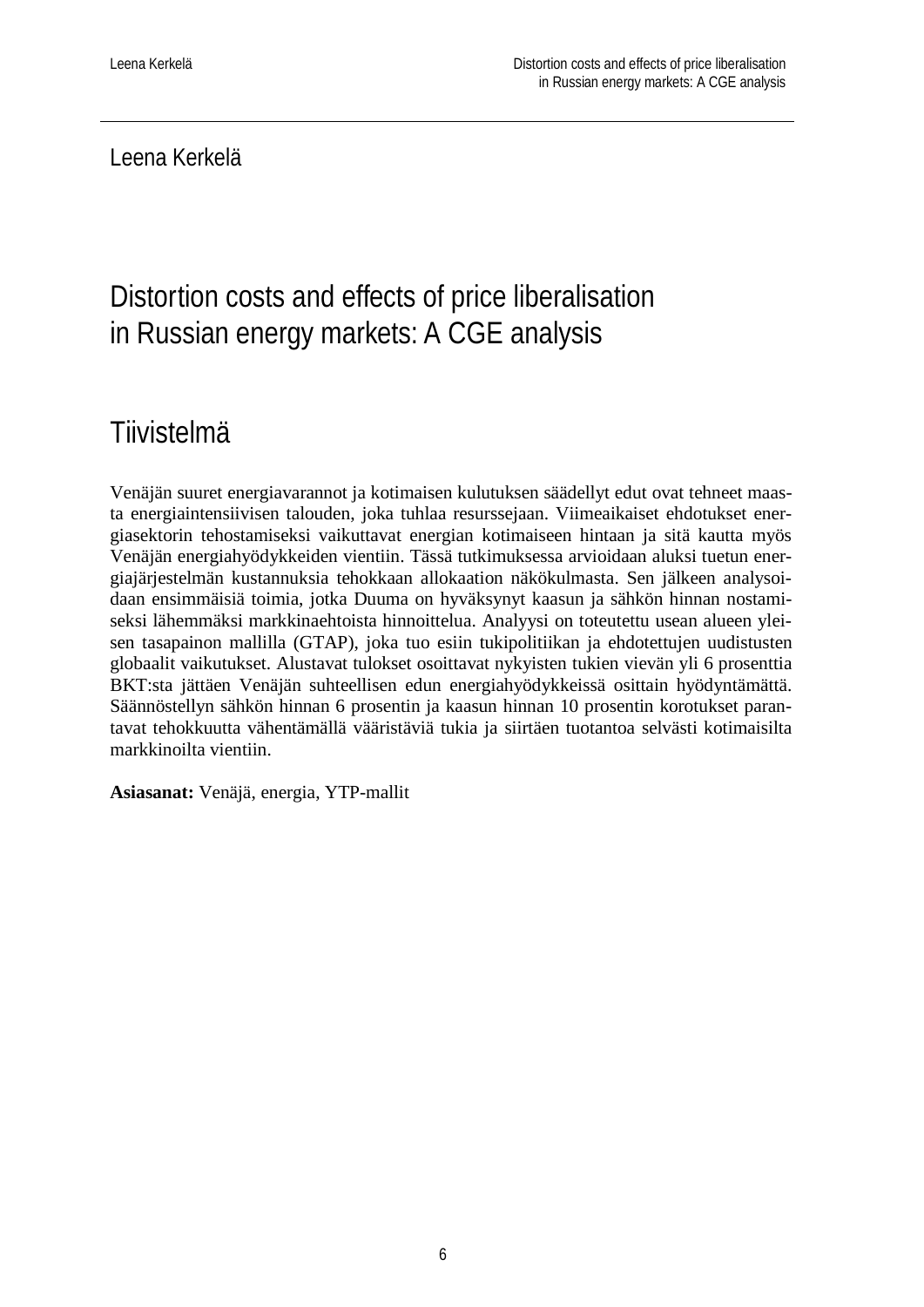### 1 Introduction

Extensive energy resources in the absence of a functioning domestic market for energy products allowed the centrally planned Soviet Union to become an energy-intensive economy with excessive crude oil production and inefficient conversion of energy to secondary markets in power production. The lack of a price mechanism and state ownership of resources also allowed consumers and enterprises to exploit the country's energy resources at prices far below those prevailing in market economies. Since the collapse of the Soviet Union, the energy-intensity of the Russian economy has continued to exceed the OECD average, while rates charged for fuel and electrical power remain below long-term supply costs and well below the levels in Western Europe and North America.<sup>2</sup> This price structure is further distorted by the system of cross-subsidies from industry and business to residential customers found in all CIS countries (Kennedy 2003).

In April 2003, the Russian government approved a long-term energy strategy that seeks to increase energy production and promote efficient energy use in Russia (BOFIT 2003a, No. 22). Greater energy efficiency will surely make Russia's economy less energy intense and free up greater volumes of crude oil, gas and other energy products for export. Moreover, increasing energy exports are a channel for acceding to global commodity markets. On the other hand, a further boosting of exports of energy products will further narrow Russia's export mix and could even threaten stable development to the extent that it increases budgetary dependence on trends in world energy prices. For the government, budget income from these resource rents is so vital that it well justifies the aims to increase production and exports.

 Price liberalisation in energy markets, especially power production, is crucial for the market mechanism to function and generate the revenue needed for necessary investment in the sector. The domestic price of gas is currently a quarter of the world market price and the price of oil on the domestic market is a third of the international price.<sup>3</sup> The crosssubsidisation of residential power effectively raises rates charged to firms to about 1.8 times the rate charged for residential electricity and heat (EBRD 2001). Higher prices from domestic energy use are needed for sustainable business and for decreasing the energyintensity of the economy. Efficient production frees resources for other uses and increases the costs of the energy use before the structural changes occur. Such changes, while improving the overall allocation of resources, would inevitably create winners and losers in the short run. This situation largely explains the lack of political enthusiasm for implementing such changes.

In this paper, we analyse currently planned reforms Russia's energy markets, focusing on their potential efficiency in resource allocation. Numerical simulations support the analyses, which are performed with a global database and a multi-region general equilibrium model (GTAP) provided with compatible data. In version 5.4, the most recently published version of the GTAP database,<sup>4</sup> Russia is separated as a country of its own with a national input-output model. Bilateral trade flows with the rest of the world genuinely con-

<sup>&</sup>lt;sup>2</sup> For an overview of energy markets, see IEA 2003.

<sup>3</sup> Information on the export price of natural gas and the relative oil prices in domestic and international markets comes from Russian economic trends, version 2002. The domestic price of natural gas in 2003 was about \$23 per thousand cubic meters; the average price of exported gas in the last three years was about \$98 per thousand cubic meters.

<sup>4</sup> http://www.agecon.purdue.edu/gtap.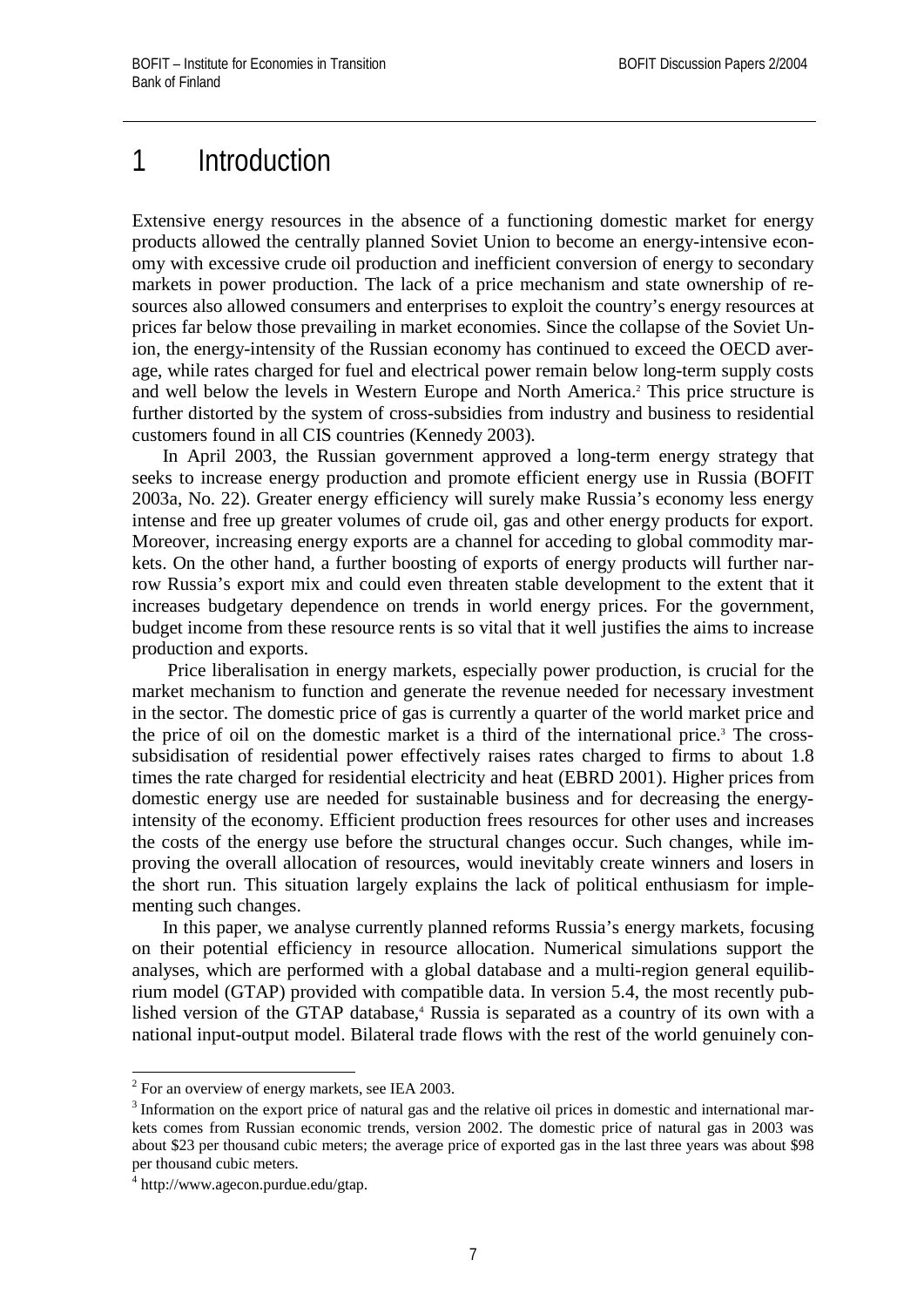nect Russia to global trade flows. The database includes information on energy taxes, which we modify to include implicit subsidies for regulated prices. We further attempt to survey the current tax, subsidy and market structures in the Russian energy sector.

The goals of this paper are twofold. First, we analyse the extent of Russian energy markets, especially the costs resulting from the current distortions in the tax and subsidy system. The analysis is performed by totally removing all taxes and subsidies in the Russian energy sector. The simulations produce results on aggregate-level effects and changes in the production and trading patterns. With somewhat realistic reforms currently on the agenda, we focus on what might happen with increases in regulated electricity and gas rates. Simulation results show that current taxes and subsidies exhaust over 6% of current resources and that this gap is mainly the outcome of subsidised gas prices for households and industry. In the price liberalisation reform, we focus on the trade-off between domestic and international markets required by the reform. We study the effect on global trade flows in gas, electricity and manufacturing industries that are sensitive to energy prices. We also consider the impact of such changes on Russia's closest trading partners.

In the section 2 of this paper, we show the importance of Russian energy markets for the domestic economy and for global energy markets. Section 3 provides an overview of the policy landscape for energy markets and what such policy implies in the domestic field and in global trade negotiations. Section 4 presents the model and simulations. In section 5, we analyse the costs of the distorted energy system, while in section 6 we examine the impact of price increases on domestic gas and electricity. Section 7 concludes.

## 2 The role of Russian energy in trade and the domestic economy

For the purposes of this study, we make following restrictions on our analysis of energy sector: we focus solely on Russia;<sup>5</sup> and we only consider primary energy production of oil and natural gas (coal, while treated as a separate sector, is not of primary interest for this discussion). Our database also treats the distribution of gas as a distinct sector. Gazprom's monopoly on ownership and governance of pipelines should justify the distribution of gas as a separate industry. However, as all sectors behave symmetrically, monopoly power is unapparent in the sector. Our data do not make it possible to study separately the market structure in Russian oil markets, where extraction is partly privatised, while pipelines are operated by a state-owned company. Regarding secondary energy markets, we treat electricity and heat as a single sector and analyse their subsidies and price reform. The technology of the energy sector is inferred from the input-output data for Russia and the production technology is mainly a nested CES function.<sup>6</sup> In any case, we focus here on demand-based reactions to changes in relative prices, rather than technology choices in production. Our definition of the GDP produced by the energy sector includes the fuel industry (the first six industries listed in Table 2.1.)

The size of the energy sector can be measured either as the value added produced by the sector as a share of total GDP or as the sectors' output compared to total output. We

<sup>&</sup>lt;sup>5</sup> For a general overview of other CIS countries, see e.g. EBRD (2001).

<sup>&</sup>lt;sup>6</sup> GTAP Database 5.4. For a description of the GTAP model, see Hertel and Tsigas (1997).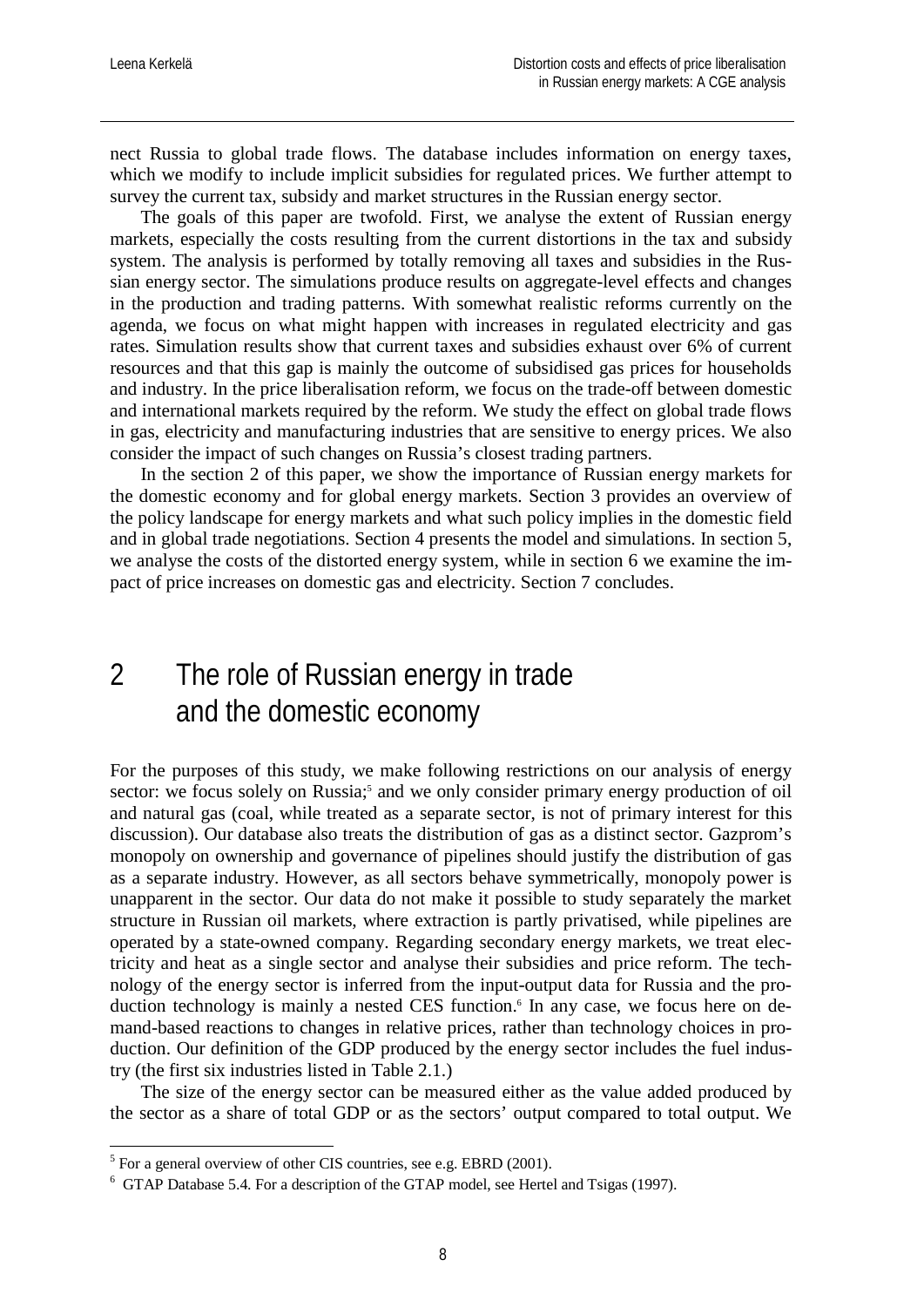take the EU for comparison in Table 2.1. Measured in terms of value added, the share of energy sector from GDP in Russia is 15.9% compared to the EU's 1.7%. Measured in relation to total production, the share of energy sector in Russia is 19.7%, a share ten times larger than for the EU. The figures are modified from the original GTAP database to include subsidies for consumers in electricity and for firms and consumers in gas industries.<sup>7</sup> Our corrected figures deviate somewhat from Wehrheim (2003), who reports the respective shares based on World Bank (1995) figures as 13.0% and 11.6%. Our figures are quite in line with Tabata (2002), who estimates the oil and gas industry produces 16.1% from GDP when transportation and trade margins are included in the estimation.<sup>8</sup>

|                                    | Value Added   |       | <b>Total Production</b> |                |
|------------------------------------|---------------|-------|-------------------------|----------------|
|                                    | <b>Russia</b> | EU    | <b>Russia</b>           | EU             |
| 1 Electricity                      | 0.5           | 1.1   | 4.1                     | 1.3            |
| 2 Oil                              | 6.3           | 0.2   | 5.9                     | 0.2            |
| 3 Gas                              | 9.1           | 0.1   | 6.4                     | 0.1            |
| <b>4 Gas Distribution</b>          | 1.0           | 0.1   | 0.8                     | 0.1            |
| <b>5 Fuel Industry</b>             | 0.3           | 0.1   | 3.3                     | 0.7            |
| <b>6 Raw metals and coal</b>       | 5.7           | 2.3   | 7                       | 3.7            |
| <b>7 Chemicals</b>                 | 1.6           | 3.1   | 2.4                     | 5              |
| 8 Mechanical industry, automobiles | 4.2           | 7.5   | 5.2                     | 10.8           |
| 9 Wood industries                  | 1.4           | 2.6   | 1.7                     | 3.4            |
| 10 Light manufacturing             | 2.1           | 4.3   | 2.4                     | 6              |
| <b>11 Construction</b>             | 8.5           | 5.7   | 7.9                     | 6.7            |
| <b>12 Food industries</b>          | 3.5           | 3.3   | 6                       | 5.4            |
| 13 Agriculture                     | 8.9           | 2.1   | 8.9                     | $\overline{2}$ |
| 14 Trade and transport             | 14.5          | 18.3  | 13                      | 16.6           |
| <b>15 Services</b>                 | 32.2          | 49.1  | 25                      | 38.1           |
| <b>Total</b>                       | 100.0         | 100.0 | 100                     | 100            |
| <b>Energy intensity</b>            | 17.3          | 1.7   | 20.5                    | 2.4            |

Table 2.1 Sectoral composition of GDP in the Russian Federation and EU

Source: GTAP Database 5.4. For 1997 and author's calculations

Russia is the world's second largest producer and exporter of crude oil after Saudi Arabia. In natural gas, it is the world's leading producer and exporter. Russia even exports over 7% of total world exports of petroleum products (IEA 2003). For the EU, the importance of Russia is huge. Of total imports of oil and gas to the EU, 10% and 43%, respectively, come from Russia (GTAP).

Russia's comparative advantage in natural resources can be seen in its trading patterns. Crude oil constitutes 15% of Russian exports, natural gas 17%, oil products 8%, and other minerals and extracted materials such as aluminium and nickel about 25%. The energy sector's share of total exports is 43.4% (GTAP 2003). As the price of oil is volatile and greatly affects the world market prices of other commodities (including gas), Russia's economy, as noted above, remains highly vulnerable to external shocks and attempts to diversify Russia's production structure should be generally welcomed. Throughout our analysis, we only treat taxes and subsidies in the energy sector as distortionary tools that

1

 $7$  For the same data in the original GTAP data, see Appendix 2.

<sup>&</sup>lt;sup>8</sup> According to Tabata (2002), the share of GDP produced by the oil and gas industry varied between 15.8% and 24.3% during the period 1995-2000. Some estimation errors may result from domestic margins and whether they are included in the energy sector or trade and transport sectors.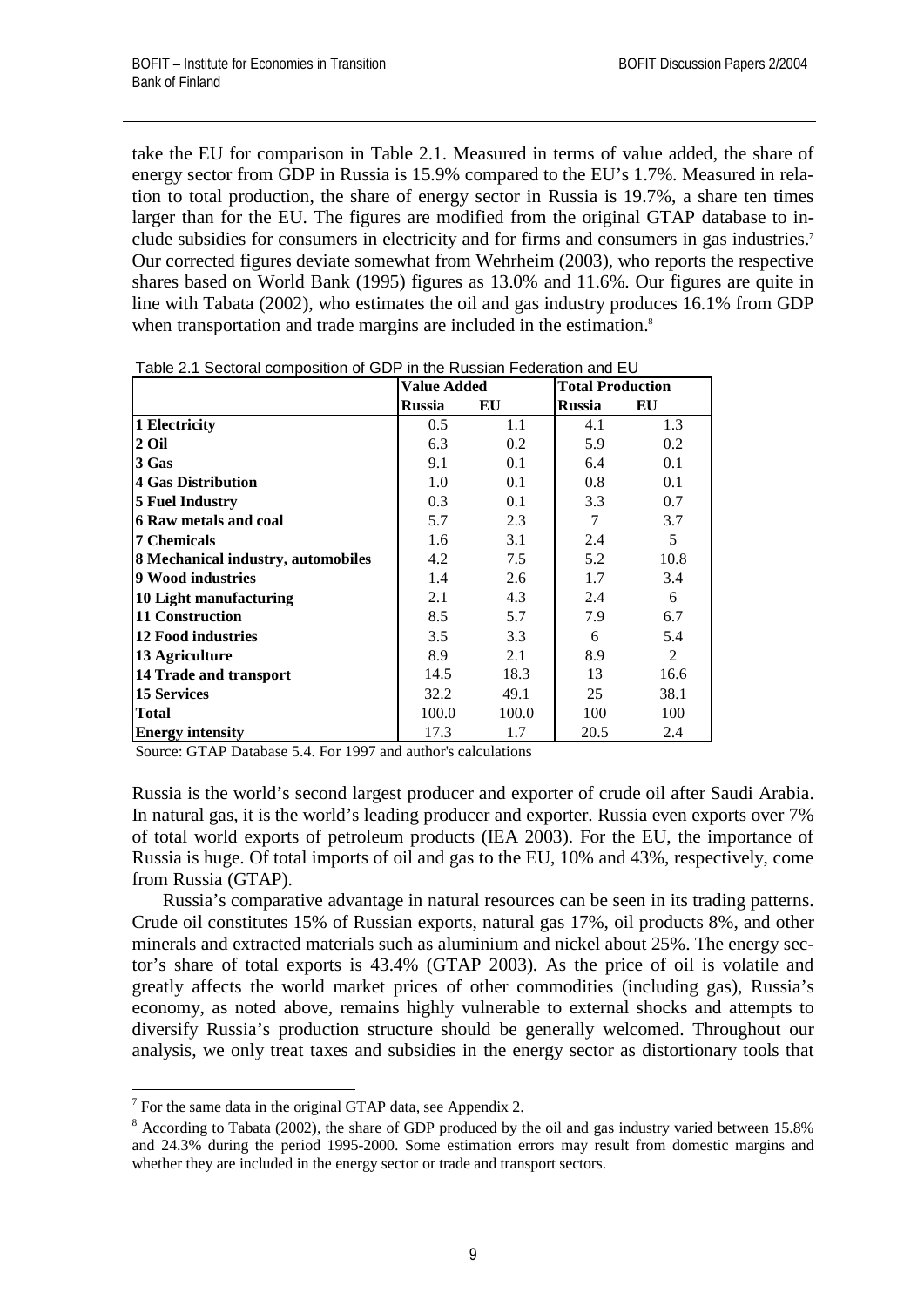1

decrease the efficiency of the economy as a traditional dead-weight loss. The role of taxes as corrective policy devices in the case of externalities or limiting the use of non-renewable resources is beyond this approach. We also abstract from the budget revenue dimension of taxes or the fact that indirect subsidies in the form of regulated prices are not actually part of the government budget.<sup>9</sup> International best practice dictates that multiple fiscal instruments should be employed in ways that keep distortion to a minimum as risks and returns change over time (EBRD 2001). For example, Russia's hydrocarbon tax structure (EBRD 2001) includes royalties based on volume recovered varying from 6% to 16%, a 25% corporate profits tax, an excise tax based on volumes (66 roubles per metric tonne of oil, 30% for non-CIS gas exports), a 10% mineral depletion tax and a crude oil export tariff ( $\epsilon$ 20 per tonne of oil). The export tariff varies with prevailing oil prices.

GTAP Database 5.4 provides the following tax and subsidy structure for the energy products in the database (Table 2.2). Positive figures are taxes; negative figures are subsidies. All positive figures come from GTAP Database 5.4. We have modified the subsidy structure so that the data more accurately describe the structure of energy markets in Russia. In the simulations below, we refer to these tax figures and describe how we base the subsidies on information on real, regulated prices. Taxes in the GTAP database are based on estimations on the differences between domestic and world market values of energy production.

|                        |      |      | Output tax Export tax Import duty | Consumer subsidy Firm subsidy (average) |         |  |
|------------------------|------|------|-----------------------------------|-----------------------------------------|---------|--|
| 1 Coal                 | 2.0  | 2.8  | $0 - 5.0$                         | 5.2                                     | 2.7     |  |
| $2$ Oil                | 22.9 | 10.0 | $0 - 5.0$                         | 0.0                                     | 2.4     |  |
| 3 Gas                  | 16.1 | 9.6  | $0 - 5.0$                         | $-75.0$                                 | $-75.0$ |  |
| 4 Gas Distribution     | 16.1 | 4.9  | $0 - 5.0$                         | $-75.0$                                 | $-75.0$ |  |
| <b>5 Electricity</b>   | 2.8  | 7.4  | $0 - 5.0$                         | $-56.0$                                 | 0.2     |  |
| <b>6 Fuel Industry</b> | 2.1  | 9.5  | $0 - 5.0$                         | 17.6                                    | 4.3     |  |

Table 2.2 Ad valorem tax rates and subsidies on Russian Energy Commodities

Source: GTAP 5.4. Database, EBRD (2001) and other sources

A dominant feature is the low price of gas and oil in Russia's domestic market. As mentioned, the domestic price of gas is about a quarter of the world market price and the price of oil at domestic markets is a third of the international price. The domestic price of gas in 2003 was about \$23 per thousand cubic meters. The average export price over the period 2000-2002 was about \$98 per thousand cubic meters (Russian Economic Trends 2002).

The regulated gas price, which is well below actual cost as well as the prevailing world market price, constitutes a clear subsidy to all users of gas for power production or heating. Payment arrears, barter arrangements and non-payments in the energy sector further act to subsidise the energy markets. As estimating the real subsidy rate in the presence of other distortions is a non-trivial task, we begin our approach with rough estimates.<sup>10</sup>

The subsidy for consumers and firms for domestic gas is expressed as a 75% subsidy. This is inferred from a fact that currently firms and consumers pay about a quarter of the market value of gas. This assumption applies to both gas and gas distribution. Altertax software makes it possible to modify the data in this respect without altering the initial factor market shares between sectors. We also correct for the consumer subsidy in the elec-

<sup>&</sup>lt;sup>9</sup> The costs of these subsidies are largely borne by Russian energy-producing firms, which in turn have the possibility to operate with costs exceeding actual revenue. Treating the subsidies described here as a tax to the primary producer of gas or electricity offers provides possibilities to continue the work started here.

 $10$  Problems associated with Russian energy tax rates are acknowledged by those compiling the GTAP database (McDougall 2003).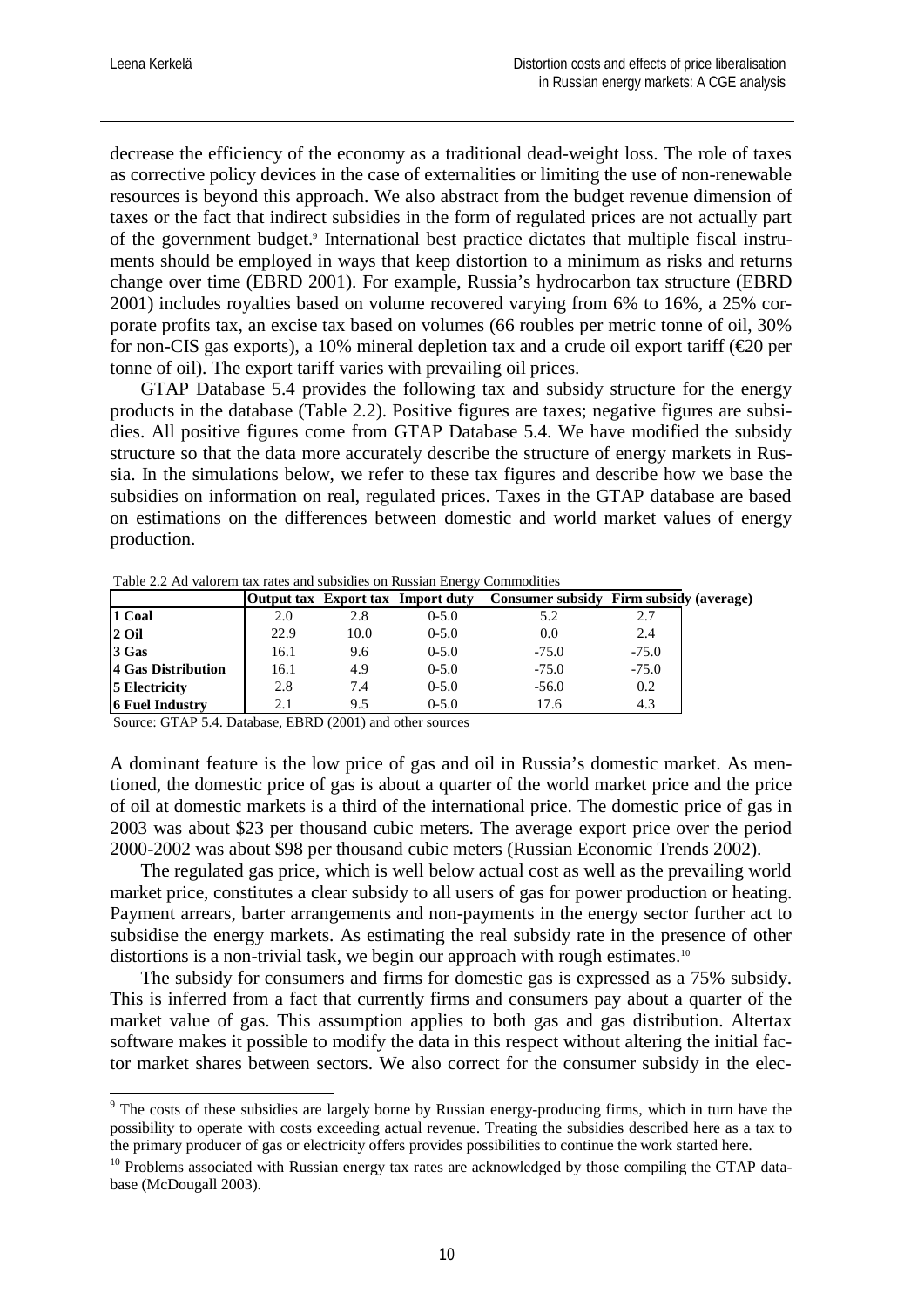tricity market. Electricity markets are highly regional and there is no clear international reference for electricity rates. Russia's electricity markets have the unusual feature that residential rates for power are lower than industrial rates. According to the EBRD (2001), the ratio of industrial rates to residential rates for Russia in 2000 was 1.8. This is a form of cross-subsidisation of consumers at the expense of firms. If we treat the industrial rate in the electricity market as a market price, the lower residential rate implies a 56% subsidy to residential consumers.

Although the domestic price of oil is well below the world market price, inferences on subsidies are not analogous for the gas market. Instead, the inadequate export capacity and the government's willingness to restrict exports of oil have led to an over-supply and low prices in the domestic markets.

### 3 Elements of energy market reform in Russia

Several factors suggest pressures on Russian energy markets to alter the shape of markets and price formation, but no single factor is so overriding as to assure such changes will actually happen. For this purpose, we list the main features of the reforms and explain some of the positions put forward by actors in the market.

The Russian government's most concrete signal of a desire for change was the longterm energy strategy announced in April 2003. The main goals of the strategy are to increase energy production and promote efficient energy use in Russia (BOFIT 2003a, No. 22), and thereby make the economy less energy intense and free up additional crude oil, gas and as other energy products for export.

#### 3.1 Price liberalisation

Energy market reform and enhanced market competitiveness typically require a move from subsidised prices for gas and electricity to freely determined prices. Russian domestic prices of gas and electricity are administratively governed and the Duma must authorise any rate hikes. The domestic oil market is regulated by export restrictions and pipeline controls.

Figure 3.1 sketches a dual-track partial price liberalisation resulting from domestic subsidised energy commodity prices.<sup>11</sup> The world price is given as exogenous to the economy. The export level in a partial equilibrium framework is the difference between supply and demand with a price level  $p^w$ . In regulated domestic markets, the price set by the government is  $p^d$ . At that price, there is excess demand for the commodity and we assume the government will impose regulations for firms to fulfil this demand, even though the firms are making losses (shaded area under the supply curve). The supply curve also measures the marginal costs of production. With the regulated domestic price, the amount 1

<sup>&</sup>lt;sup>11</sup> "Dual track" refers to a partial price liberalisation in the market where part of the market behaves competitively and part of the market is regulated to guarantee the domestic supply. The analysis here is a modified and simplified analysis of Roland (2000) where the dual-track price liberalisation refers especially to China's experiences in agricultural markets.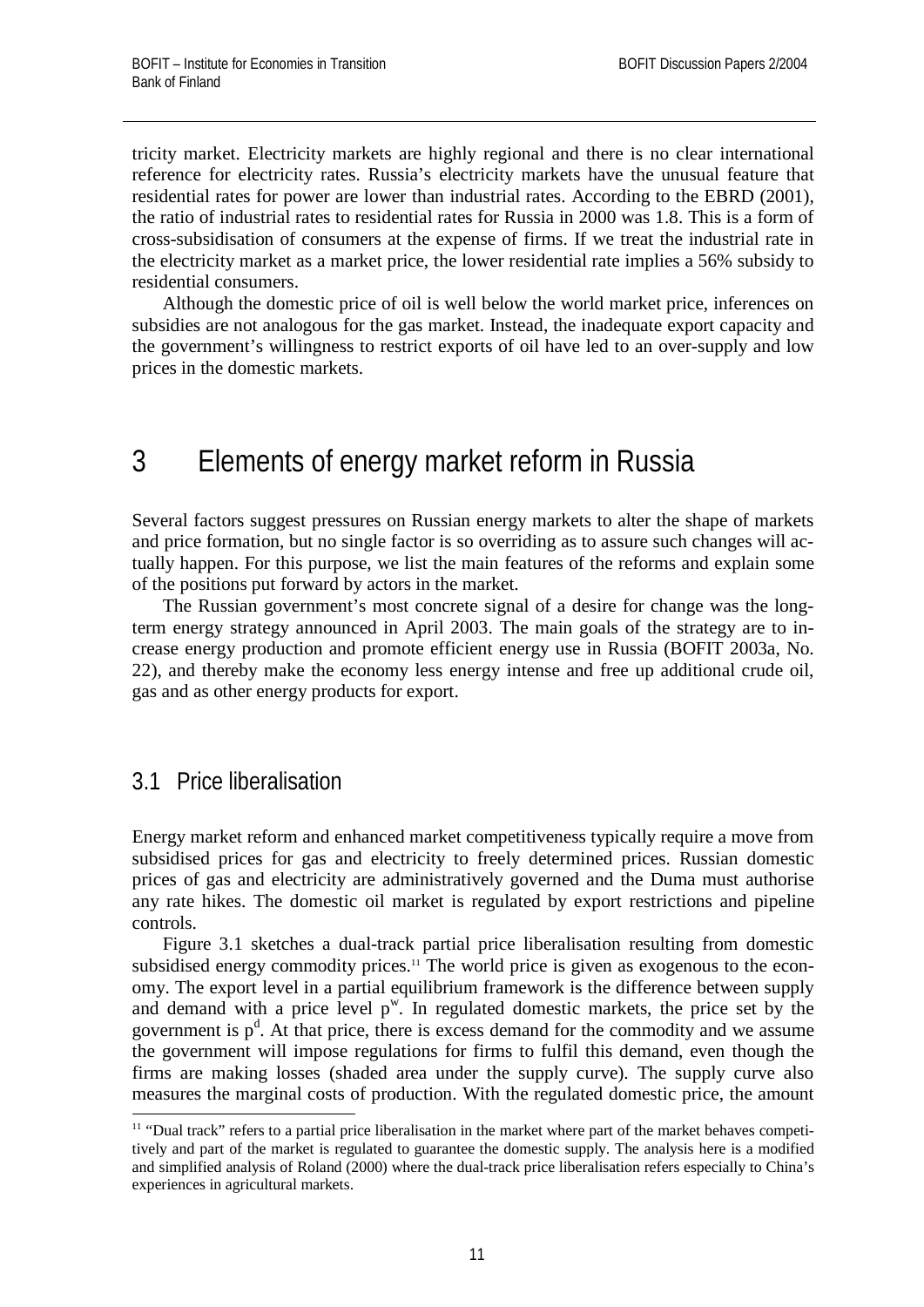the marginal costs of production. With the regulated domestic price, the amount available for exports reduces to  $Q^w - Q^d$ , where  $Q^w$  is the firms' willingness to produce at price  $p^w$ and  $Q<sup>d</sup>$  is the domestic demand at price  $p<sup>d</sup>$ . In a centrally planned economy, the profits from exports (shaded area above the supply curve) can be used to cover losses from domestic supply.

Figure 3.1. Dual-track partial price liberalisation in energy markets.



The rise in the domestic price in Figure 3.1 can be analysed by increasing  $p<sup>d</sup>$ . Such an increase reduces domestic demand, increases export supply and decreases subsidies. The draft 2004 budget foresaw a 20% rise in the price of natural gas and a 16% rise in the price of electricity (BOFIT 2003b, No. 7-9). While the actual increases depend upon inflation, the budget act clearly seeks to raise the relative prices of energy commodities. Roughly estimating an inflation rate of 10%, results in 10% and 6% real increases in the relative prices of gas and electricity.

The pressures to increase domestic prices stem partly from domestic forces when firms strive to become more competitive. Reforms are also part of Russia's efforts to create a market economy. The EU has perhaps been the loudest foreign proponent of increasing Russian energy prices (see below). Such reforms will clearly affect consumers, the government revenue and international markets (not only in energy goods but also in manufacturing goods that use energy as an input).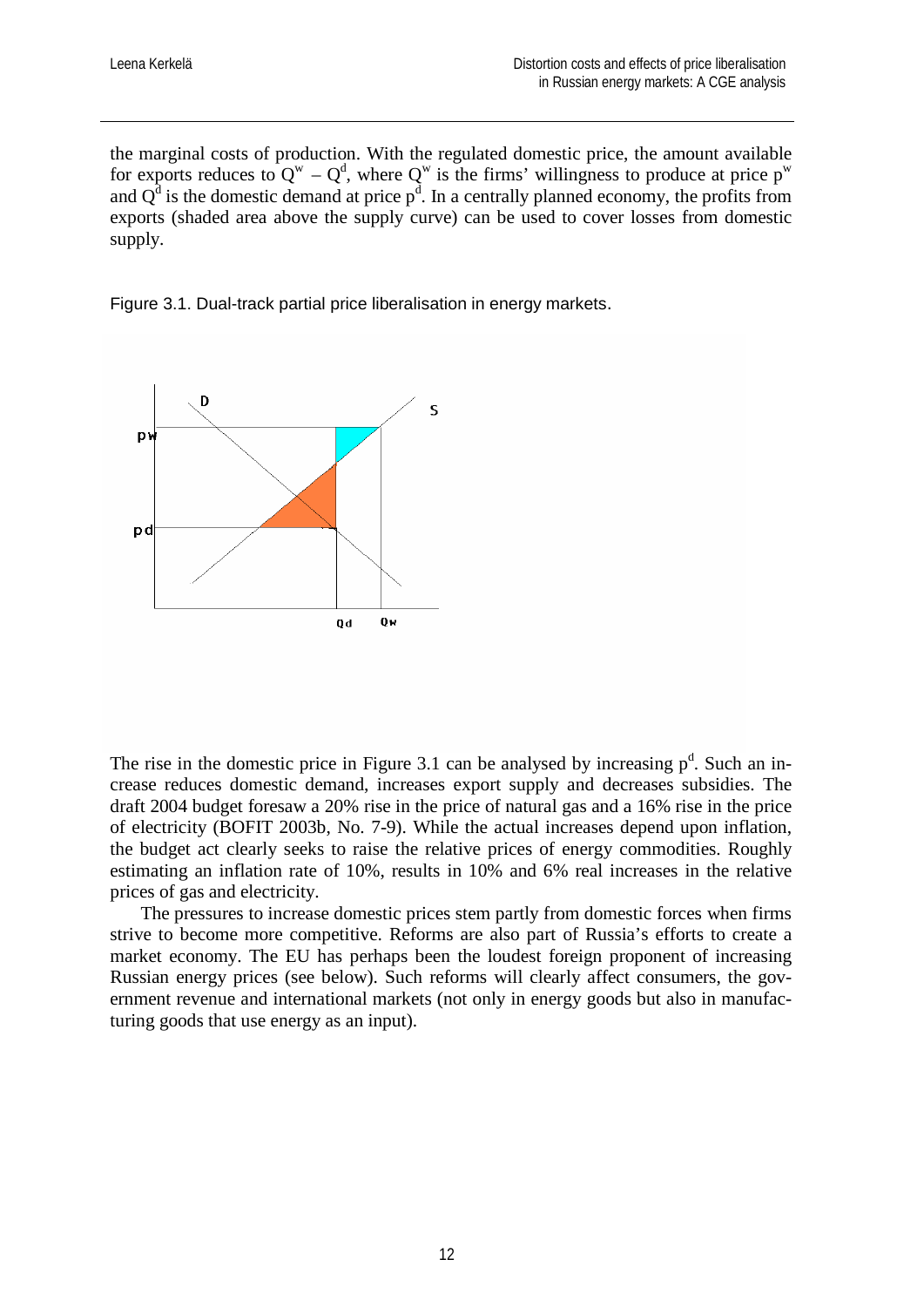### 3.2 Tax reform

Price increases are assumed to be transmitted through tax reforms to the energy sector. Tariffs on the production and export of oil and natural gas presently constitute about 35% of total federal budget revenues, which means that the budget is highly sensitive to fluctuations in world market prices for energy (BOFIT 2003b, No. 9). In spring 2003, the Duma introduced several tax reforms affecting the energy sector. These included an increase in the oil extraction tax and introduction of a natural gas extraction tax. Another proposal would eliminate the excise tax on natural gas, while raising the export tax on gas to 20% (BOFIT 2003a, No. 26).

Shifting the tax burden towards energy commodities is partly a response to the lowering of the value-added tax (VAT). In general, the government has attempted to boost its tax take on oil income, and, in particular, windfall profits of Russian producers from high international oil prices. Extraction of natural resources from easy-access, high-profit fields should also, according to the government, carry a heavier tax burden (BOFIT 2003b, No. 12).

### 3.3 Design of market structure

To ensure restructuring to more efficient production after price liberalisation so that price increases do not end up in rents of monopolies, supporting reforms are also expected to ensure competitive behaviour among firms. The main features of such reforms concern the design of the market structure and a gradual abortion of regulated prices for domestic energy commodities.

Increased competition in energy markets, especially in electricity and gas production, is a main component in the reform plan. For gas production, however, the reform faces severe opposition from Gazprom, which is unwilling to share its pipelines with other companies. As a result, no plan for the reform in gas sector is likely to be implemented in the near future.

The reform plan for UES, the national electricity monopoly, strives to break up the company into ten privately independent regional power generating companies serving the wholesale market. In addition, several regional power-generating companies will be separated from UES. The power grid would remain state-owned, while five regional power transmission companies would be partly state-owned (BOFIT 2003a, No. 23).

The plans are in concord with liberalisation schemes in the OECD and the EU. Economic theory says that when a natural monopoly exploits decreasing average costs is only useful to split it up in those areas that do not benefit from increasing returns to scale. For many monopolies, there are several areas that exhibit constant returns to scale. For Russia's gas monopoly, for example, the pipelines may hold properties of natural monopoly. For electricity production, improvements in the competitive environment usually requires splitting up the ownership of power generation and the ownership of the grid, and this is also suggested in Russia's case.

The energy reform includes plans for increasing the extraction of oil for exports and building up new infrastructure for this purpose. The energy intensity of the economy and consumption of energy commodities would decrease.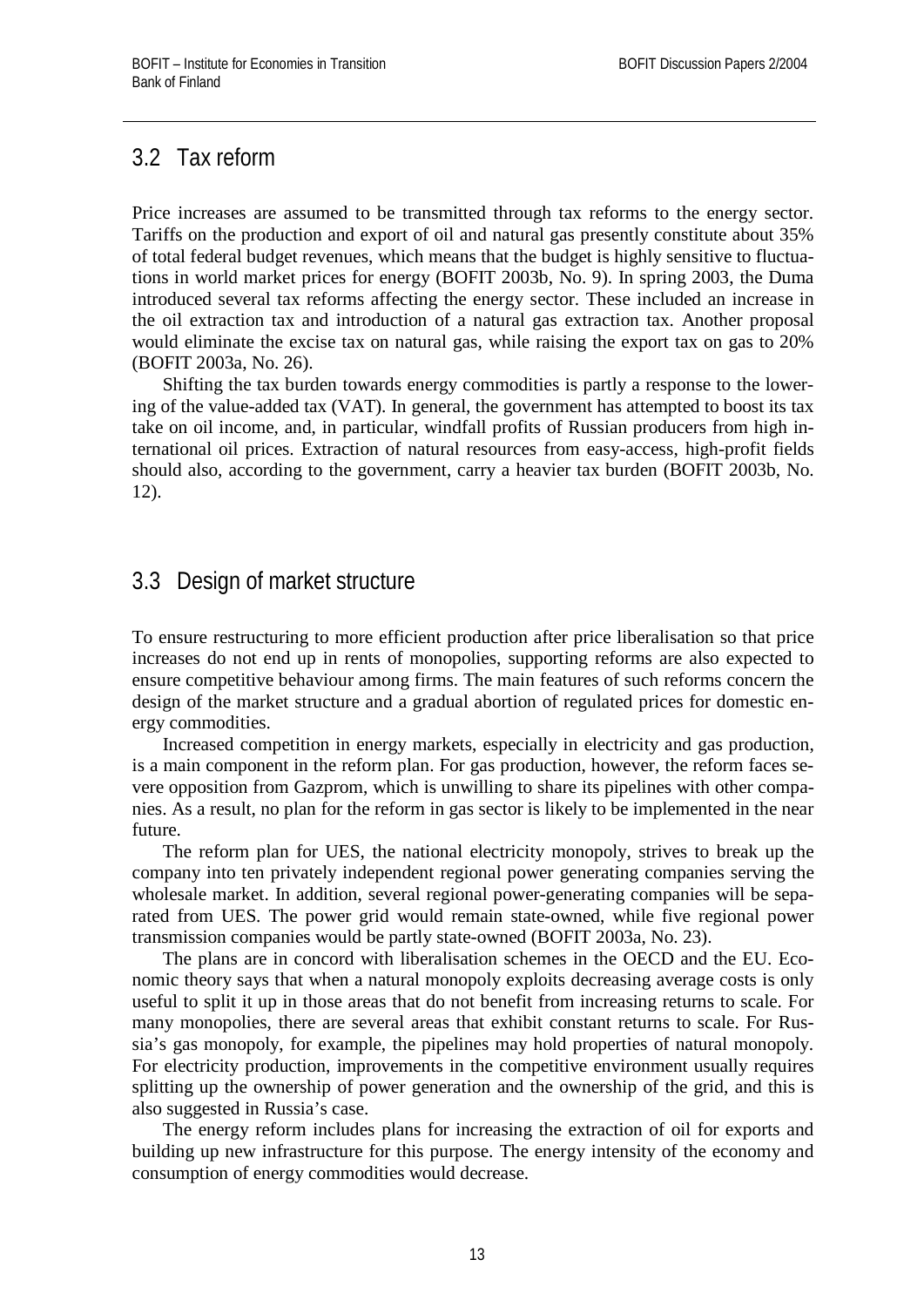### 3.4 Global interest for Russian energy reform

The global interest in reforms in Russian energy sector stems partly from the general interest on how Russia moves from centrally planned economy to competitively working markets and integration with global markets. Russia's reform measures in electricity and gas supply have much in common with those of OECD countries, and especially EU countries. The convergence in market design can be seen (IEA 2002).

The EU has been highly vocal on Russia's highly subsidised energy prices. The topic has been on the agenda at the ongoing WTO negotiations for Russia, as well as in bilateral negotiations between Russia and the EU. Because Europe depends on Russian energy, and will be even more dependent on Russian gas in the future, the EU insists that Russia's domestic prices for energy resources must approach world prices and that Russia's energy sector requires significant reform. Russia's view has been that lower energy prices are due to its comparative advantage. Raising the domestic price of energy to world-market levels would also make Russian manufacturing uncompetitive.

Critics earlier noted that Russia's subsidised gas and electricity prices conferred significant competitive advantage on its domestic industries. This, in turn, raised the threat of retaliation with antidumping and other countervailing measures against Russian exports. With Russia's pending WTO membership and acceptance as a market economy, Russia should gain more rights against antidumping penalties. Although energy reform should not remain a crucial question after Russia's accession to the WTO, the energy reform must still be considered from the standpoint of global economic integration.

The speed of reforms is interesting both from the standpoint of national effects and in terms of how the reforms effect export supply and thus the export price and quantity of gas and oil. Market conditions also form the basis for infrastructure investments in Russia, which impact, in turn, e.g. environmental protection measures and the investment climate in general. Russia's successful development is very much dependent on the development of its energy sector.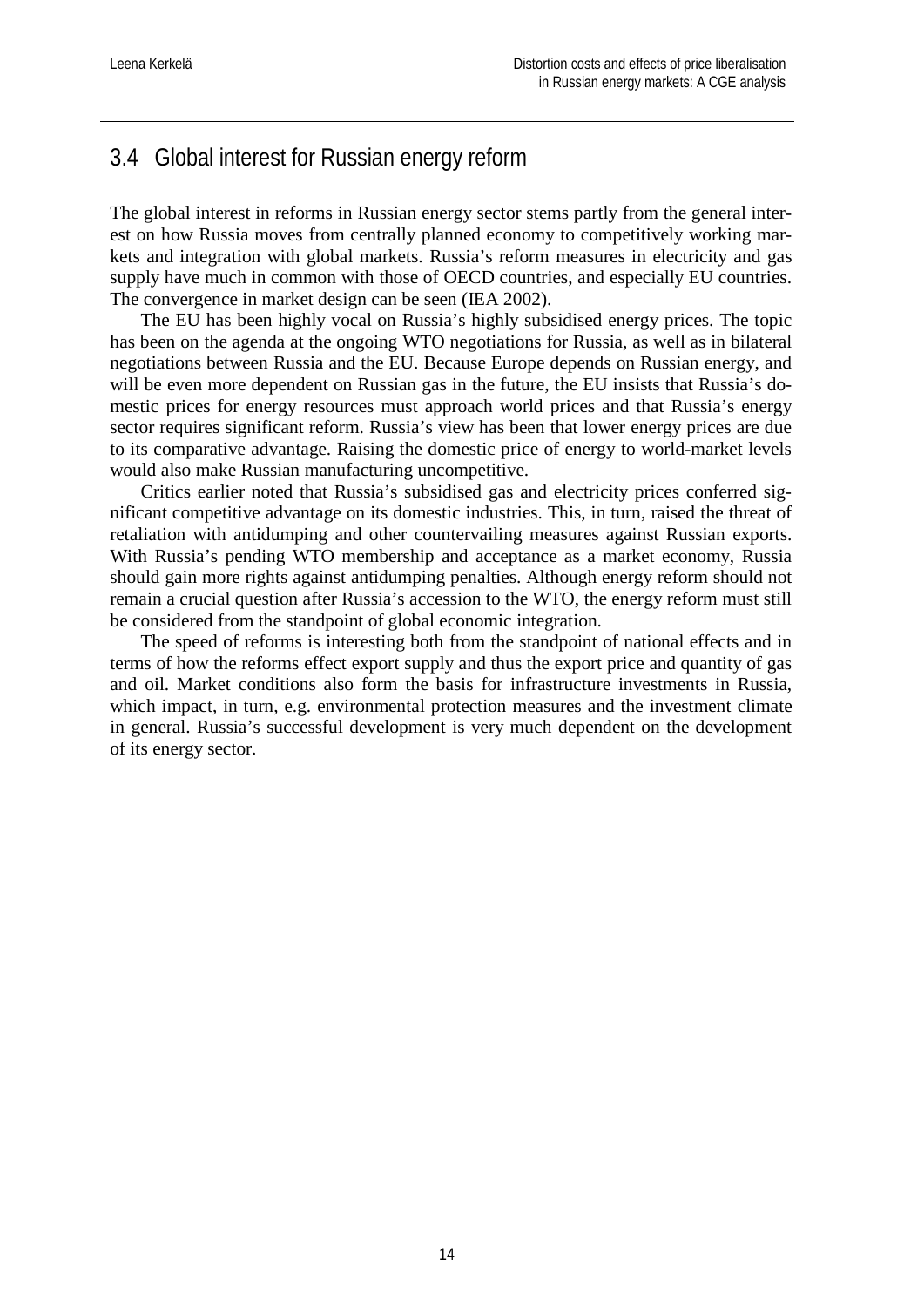## 4 Model framework

We now analyse the distortions in Russian energy markets and proposed price liberalisation with the help of a multi-region general equilibrium model and a database supported by the model.12 In recent years, such models have become standard in evaluating trade policyrelated issues.13 GTAP Database 5.4 includes an improved input-output table for Russia that allows study of Russian issues in a global context. We aggregate the 78 regions and 57 sectors into 15 commodities (see Table 2.1 above) and seven country groups (Appendix 1b). In the regional aggregation, we focus on Russia, the EU and former Soviet Union countries (Baltic States and other CIS countries). The rest of the regions are Central and Eastern European countries (EEA), Northern America (NAM) and the Rest of the World (ROW). The GTAP database includes input-output tables expressed in dollar value terms for all countries in the data.

Several single-country CGE models have recently been built for Russia (e.g. Alekseev 2003, Wehrheim 2003). While under the GTAP framework single-country data can be used to derive a single-country model (CRUSOE),<sup>14</sup> our goal here is to analyse Russia in the global context. While Russia is generally a minor player globally, its main export products are important in global trade and domestic measures affecting the energy sector are likely to have global implications.

Studies to date on the Russian economy in the CGE framework typically relate to WTO membership or EU integration (Sulamaa and Widgren 2003, Alekseev 2003, Lejour 2001). Wehrheim (2003) also tackles changes in agricultural production.

"Former Soviet Union" was an aggregate in the previous GTAP database and its synthetic input-output table was unrepresentative of Russia or any other FSU country. Riipinen (2003) analyses energy market liberalisation with the previous GTAP database using GTAP data as the only source for information on Russian energy market which for the above-mentioned reasons gives a wrong description relative to the real distortions.

Clements, Jung and Gupta (2003) study the effects of petroleum price liberalisation in Indonesia with a CGE model. They find that increasing prices of petroleum products by 25% reduces the output in petroleum-using sectors and depresses household consumption. Consumption decreases more sharply than production and the utilities sector is most significantly affected by the reduction of the petroleum subsidy.

### 4.1 Main features of the GTAP model

1

The standard GTAP model (Hertel and Tsigas, 1997) assumes a competitive environment, where firms and households take prices as given. On the demand side, the regional household consists of a representative consumer, who devotes a constant share of his income to public expenditures, consumes tradable commodities and saves part of his income. The

<sup>&</sup>lt;sup>12</sup> Information on GTAP Project, the database and the model, as well as several applications are posted on the project's website at http://www.agecon.purdue.edu/gtap. Hertel and Tsigas (1997) describe the model. Dimaranan and McDougall et al. (2002) describe GTAP Database version 5.

<sup>&</sup>lt;sup>13</sup> See Francois and Reinert (1997) for a survey on the use of numerical models for evaluating trade policy.

<sup>&</sup>lt;sup>14</sup> Software available at the GEMPACK website http://www.monash.edu.au/policy/gempack.htm.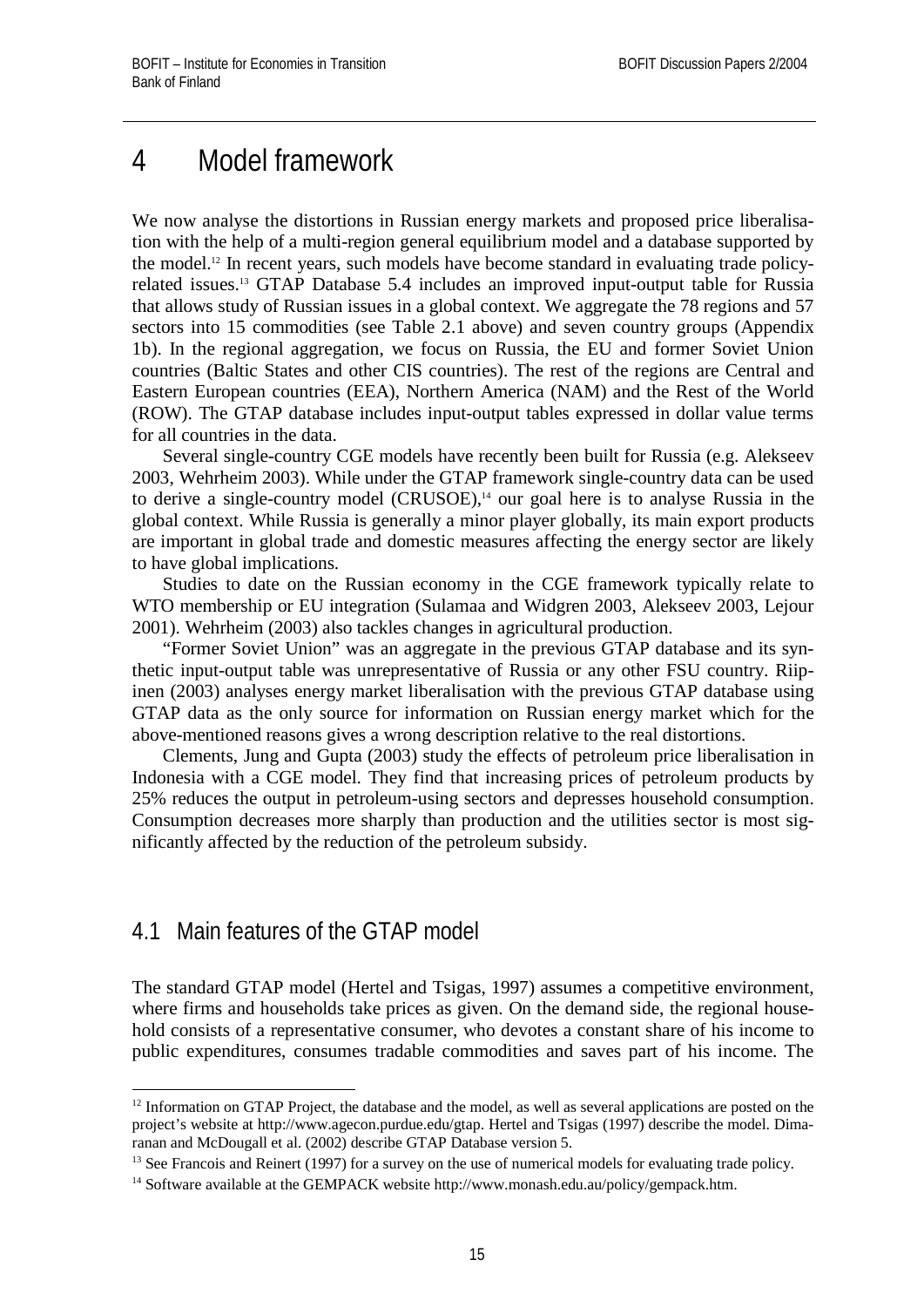production structure of the economy is based on input-output structure where imported or domestic intermediates are used for production of commodities. The nested production structure defines the behaviour of firms that minimise their costs and adapt their factor demand to changes in relative prices. Functional forms in the production structure define substitution possibilities for source countries for imports, as well as substitution between domestic and imported commodities and between intermediate and value-added products. Behavioural changes are based on current production and trading patterns and largely rest on the original data for 1997 in the current database. The magnitude of the responsive reactions is affected by behavioural parameters provided by the database.

Armington elasticities are included in the behavioural parameters that define the demand response to changes in relative prices of domestic against imported commodities. Small elasticities would imply large market power, even for small countries. We have increased the original elasticities for energy commodities in order to present a more realistic description of the homogenous nature of energy goods.

The macroeconomic components of the model balance global savings to global investments. These savings are the outcome of the behaviour of the representative consumers. Investments are financed from the global savings pool based on their relative yield. The current account not need be balanced.

Although the GTAP model includes is a detailed description of taxes, it does not consider the public sector as a separate agent. It is possible, however, to control the tax burden of the economy by changing certain variables from exogenous to endogenous, i.e. to modify the closure of the model. Usually the tax burden is an endogenous variable in the model. By keeping it fixed and letting the general consumer tax adapt, it is possible to make a scenario where extra tax revenue or savings from decreased subsidies are allocated back to consumers by increasing their welfare. We study this case below. In many other cases, GTAP model closures offer a large variety of possibilities to fix certain elements in the economy and let other variables adapt. We further modify the standard closure of the model by fixing the prices of energy commodities.

The policy instruments of the model and data have been implemented by price wedges between different levels of prices. For example, the price wedge between the value of world market prices and market prices that domestic consumers and firms face is the power of tariffs in the economy. Similar wedges apply to prices between domestic producers (agents) and users. Russia's energy sector features a price wedge between world market price and the price that oil and gas producing firms get for their products. This price wedge is described by both the output tax and the export tax. Any outcome of the model, e.g. an increase in GDP, is the result of an improved allocation of resources and relative price of domestic consumption against foreign countries.

#### 4.2 Opening the black box – interpretation of the simulation results

Large general equilibrium models include thousands of equations that simultaneously determine the model outcome and the solutions to an experiment. In general equilibrium, all agents adapt their behaviour to external conditions. Thus, the solutions cannot be concluded on the basis of single equations. In general, the model outcome is dependent on the model, the data and the parameters that define the magnitude of responsive reactions. De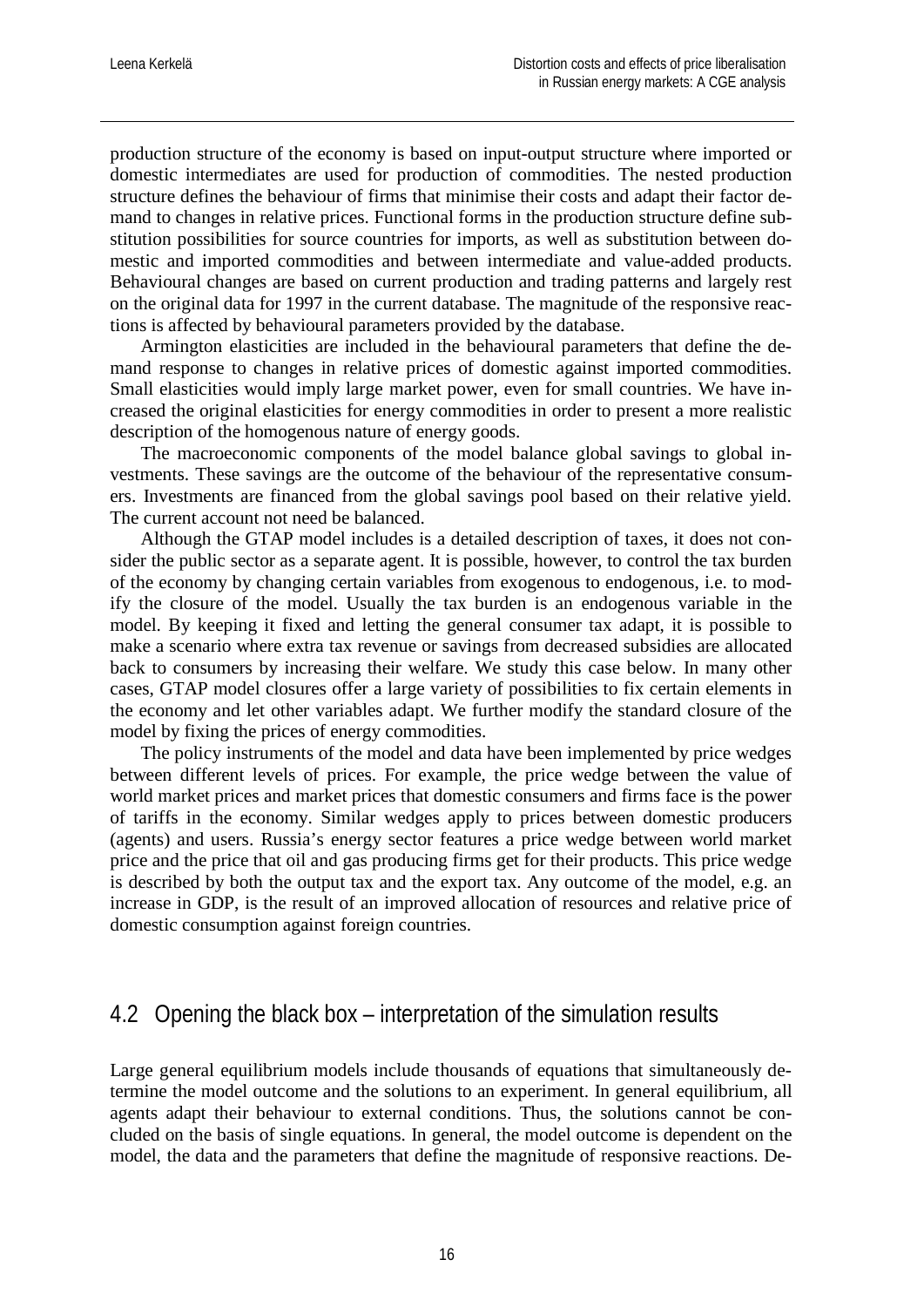pending on the application and the shock, different components have different emphasis. In many cases, results seem to appear from a "black box."

GEMPACK software includes several support programs to decompose and put in pieces the results of the model. This software is standard part of the GTAP model as well. In this study, we use the following add-on components for analysing the results:

#### **Welfare decomposition**

One model result is the money metric change for the increase in global welfare. Under the method developed for the GTAP framework by Huff and Hertel (2000), global welfare change can be decomposed to changes by regions. We ask how much of the welfare increase can be attributed to regions or commodities. The region-specific changes can further be decomposed to changes in allocative efficiency and terms-of-trade effects. The first arise from a decrease or increase in dead-weight losses within the economy and the latter from the relative prices between exportable and importable commodities. The other aggregate-scale effects to the regional welfare arise from the global investment module and the contribution of productivity effects when they are given as shocks to the model. We use the method below in analysing the aggregate effects of current distortions (Figure 5.3).

#### **Decomposing simulations in respect to exogenous shocks**

The results of policy simulations represent the compound of several exogenous shocks. In our application of the total removal of all taxes and subsidies they include shocks to output taxes, import duties, export taxes and subsidies, by commodities. To evaluate the relative significance of these different shocks is not a trivial question. In a general form, the relationship between the endogenous variable Z and the exogenous variables  $X_1, X_2, ..., X_n$  is

$$
Z = F(X_1, X_2, ..., X_n).
$$
 (1)

The change in Z relative to the exogenous shocks  $X<sub>I</sub>$  is represented by

$$
dZ = F_1 dX_1 + F_2 dX_2 + \dots + F_n dX_n, \text{ where } F_i = \partial F / \partial X_i. \tag{2}
$$

The magnitude of different partial derivatives is not general as different partial derivatives are evaluated around the reference point (the solution). Harrison et al. (2000) demonstrate how GEMPACK software can decompose the effects of several variables into their component parts in general situations. In Figures 5.1 and 5.2 below, we decompose the GDP and the terms-of-trade results with respect to changes in taxes and subsidies.15

#### **Systematic sensitivity analysis**

Often the model's principal parameters are key to determining the simulation results. With a range of parameters, their effect on the key variables can be analysed (see Arndt and Pearson, 2000). This systematic sensitivity analysis resembles Monte Carlo analysis, where the value of variables giving rise to the uncertainty is selected at random and the reliability of the results in relation to the uncertainty is characterised using the mean values and stan-

<sup>1</sup> <sup>15</sup>On applications of the method, see also Vaittinen (2003).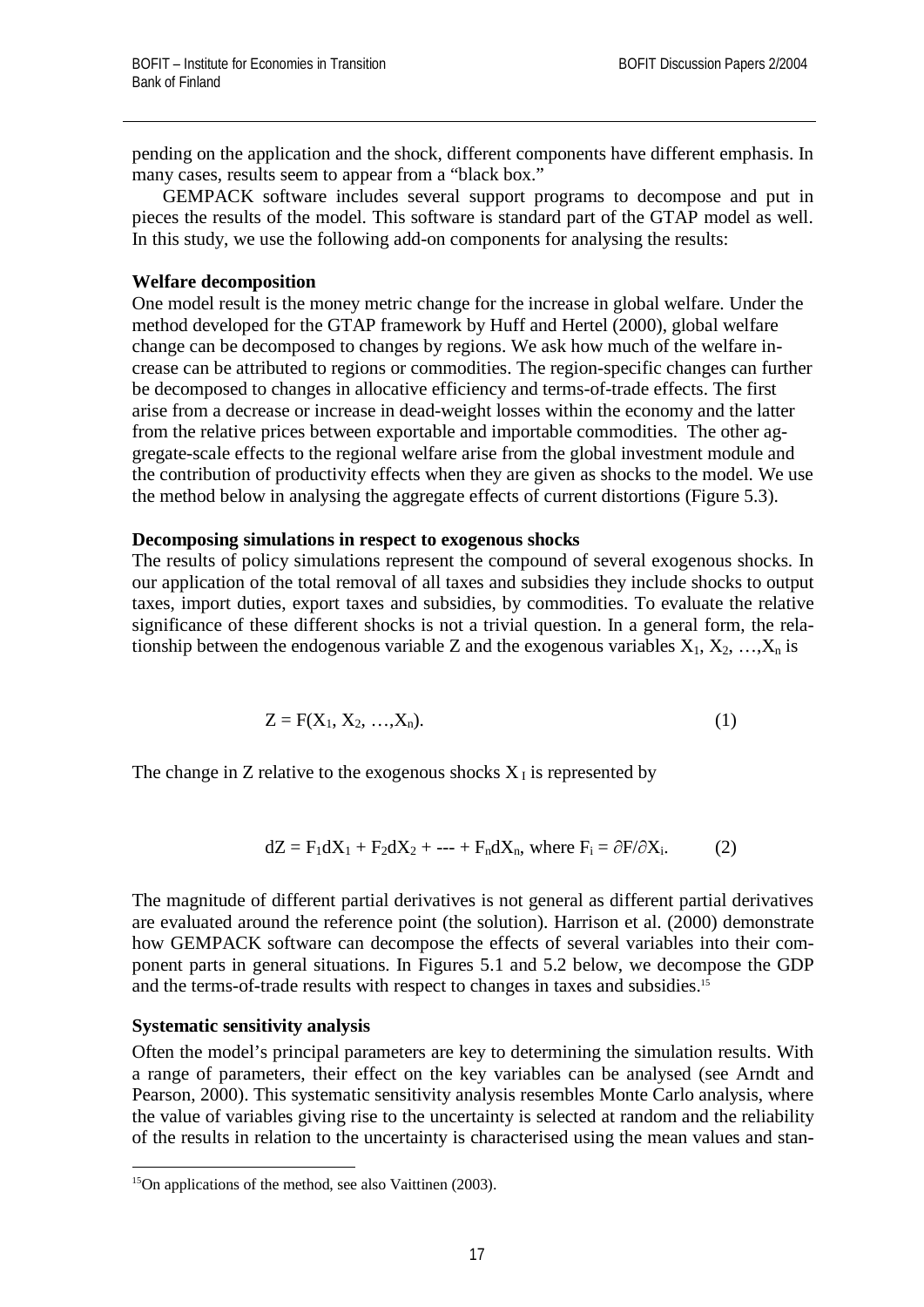1

dard deviations of the simulation results. In the method applied here, the discrete approximation for the distribution is defined to decrease the necessary steps in calculation. In the section 6, we study the sensitivity of exports in energy commodities to elasticity of substitution between imported and domestic commodities.

### 5 The costs of distorted energy markets

The costs of the current tax and subsidy regime have been evaluated by simulating the total removal of output taxes, export and import taxes, as well as domestic subsidies and taxes in domestic use of energy and evaluating their relative importance. The extent of distortions was described in Table 2.2. The model solves an efficient allocation of resources when all these distortions have been removed.

The purpose of the exercise is not to champion the total removal of the distortions, but rather estimate their relative importance. We show which components in the system, as described here, are most important for the dead-weight losses in the economy. We also look at their effects on industries and factor markets to see which industries and factors are favoured by the current regime.

Table 5.1 Aggregate results of the total removal of distortions in Russian energy sector

| Real gdp<br>6.2<br>0.2<br>0.0<br>0.1<br>0.1<br>0.5<br><b>Income</b><br>$-0.2$<br>2.3<br>3.9<br>9.1<br>12.5<br>0.1<br><b>Utility</b><br>0.2<br>4.1<br>0.0<br>1.5<br>2.6<br>6.9<br>Total exports<br>37.0<br>0.2<br>0.0<br>$-2.5$<br>$-2.0$<br>$-0.3$<br>0.1 | EU<br><b>EEA</b> | <b>BALT</b> | <b>RUSSIA</b> | XSU  | <b>NAM</b> | <b>ROW</b> |
|-----------------------------------------------------------------------------------------------------------------------------------------------------------------------------------------------------------------------------------------------------------|------------------|-------------|---------------|------|------------|------------|
|                                                                                                                                                                                                                                                           |                  |             |               |      |            | 0.0        |
|                                                                                                                                                                                                                                                           |                  |             |               |      |            | $-0.3$     |
|                                                                                                                                                                                                                                                           |                  |             |               |      |            | $-0.1$     |
|                                                                                                                                                                                                                                                           |                  |             |               |      |            |            |
| Total imports                                                                                                                                                                                                                                             | 0.3<br>1.7       | 2.9         | 26.0          | 24.4 | $-0.1$     | $-0.3$     |
| <b>Terms of trade</b><br>14.3<br>$-9.5$<br>0.0<br>0.4<br>2.0<br>2.0                                                                                                                                                                                       |                  |             |               |      |            | $-0.3$     |
| Welfare in Mio USD<br>780.3<br>251.1<br>290.3<br>246.3<br>13.3<br>7.2                                                                                                                                                                                     |                  |             |               |      |            | $-457.1$   |

**Abbreviations: XSU (The rest of Former Soviet Union), NAM (USA and Canada), ROW (Rest of the World)**

The current distortions account in real terms for 6.2% of GDP.<sup>16</sup> Compared to the regional income the effect on GDP is smaller as the regional income increases by 9.1%. Apart from expenditures, the utility measure takes into account the increase in the price index for disposition of income by regional household, resulting in utility increase to be modest 4%.

Distortions are transmitted to neighbouring countries, not only in price terms but also in real terms. We imagine that a more effective production structure would make the trading partners more effective as well, as more competitive imports replace some of current domestic production. Most of these efficiency costs have been drawn from other Former Soviet Union countries.

Removing the current taxes and subsidies would substantially increase international trade between Russia and the rest of the world. Domestic taxes and subsidies can thus be interpreted as a trade barrier. As the current distortions apply just to Russia's export industries, removing taxes and subsidies from these industries would substantially increase supply. For increasing exports, the demand for imported commodities would increase as well.

We can interpret the subsidy policy to be a way of restricting international trade with outside countries and keeping the conditions of trade better for Russia. Increasing exports from Russia and supplies of gas and oil would certainly decrease the world market prices of energy commodities. Russia's terms of trade would deteriorate. To evaluate the impor-

 $16$  All results, if not reported separately, are expressed as percentage changes from the base value.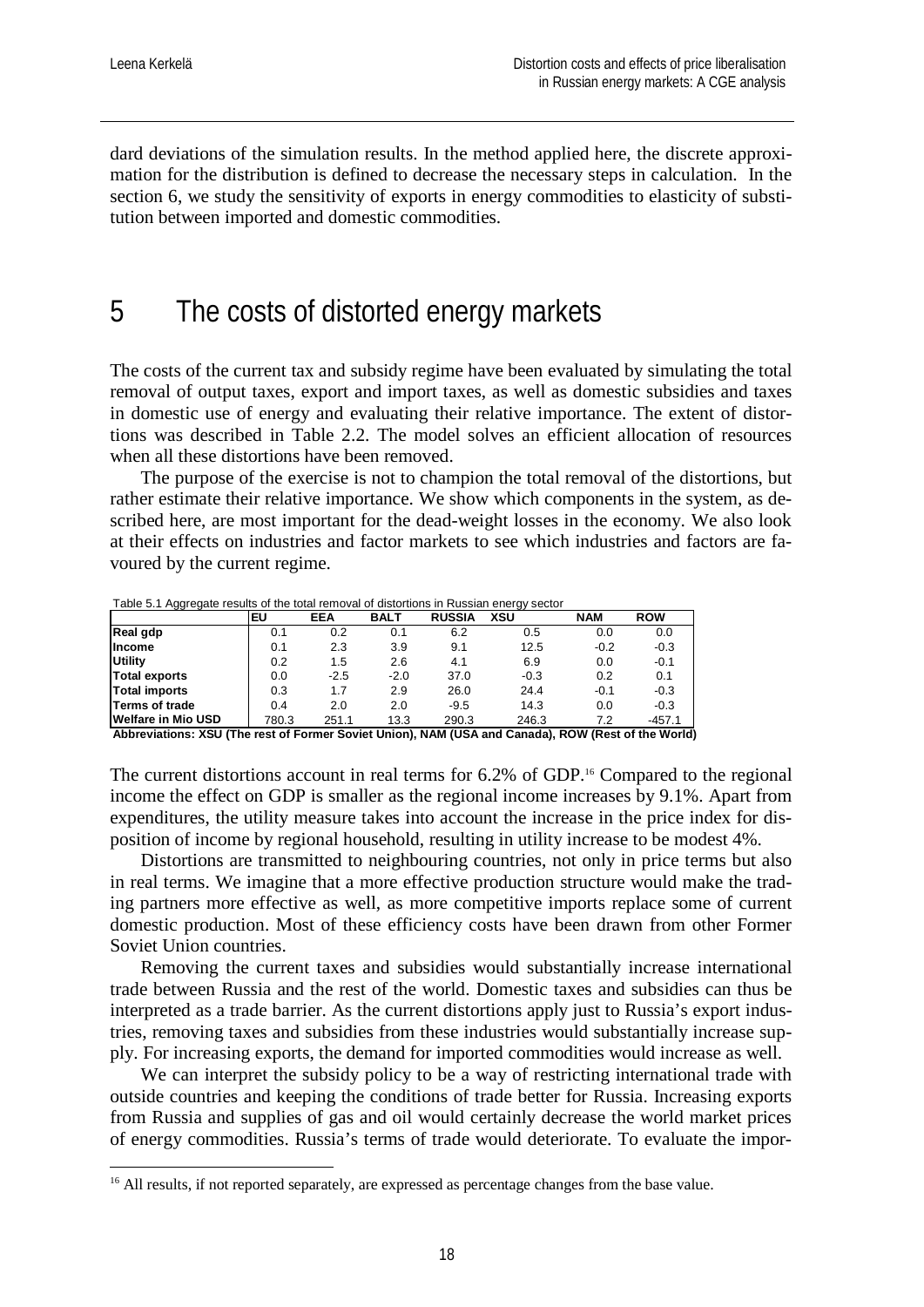tance of different tax means, we have decomposed the GDP and the terms-of-trade results with respect to exogenous variables (see method describe above in 4.2).



Figure 5.1. Decomposition of GDP results with respect to changes in taxes and subsidies.





For Russia, removal of all distortions contributes positively to GDP. The most important factors are subsidies for firms in the gas industry, which covers over half of the GDP increase. Consumer subsidies for consumers are also important, while production and export taxes are of lesser importance.

The simulation results show the importance of transit trade for the Baltic countries. Although the effect of aggregate distortions is only 0.1% of GDP, the effect on income is magnified, mainly from export taxes. Removing such taxes would likely result in greater oil and gas transit trade through Baltic countries. In the terms-of-trade movement for Russia, positive contributions come from removing taxes on gas and oil. For declining export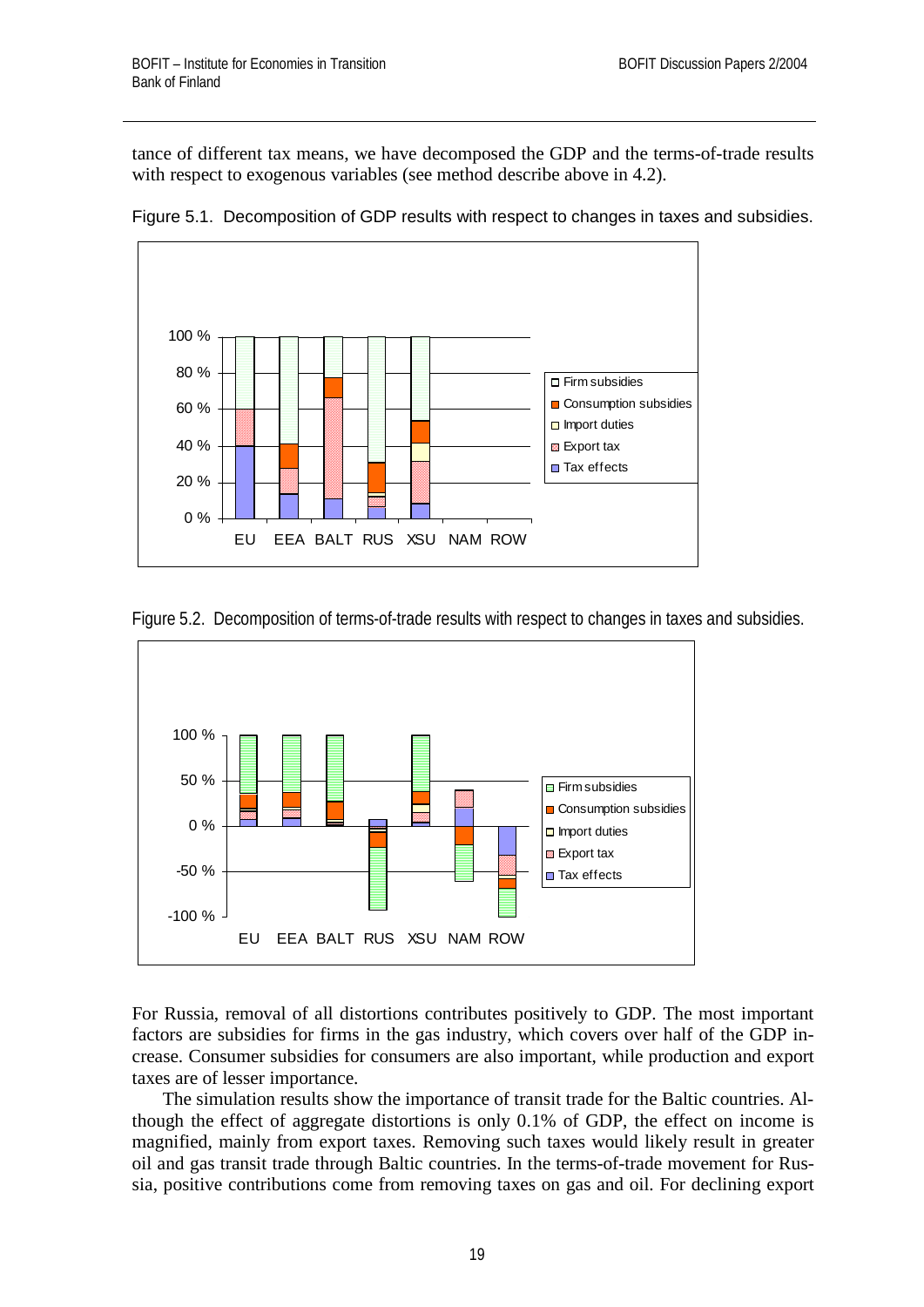1

prices, gas subsidies also play the leading role in keeping supply directed to domestic markets instead to foreign markets.



Figure 5.3. Welfare decomposition.

Welfare decomposition further reveals what was seen in the aggregate results. The total increase in welfare in Russia is positive, although dampened by the negative terms-of-trade effect. The other effects are seen mainly in Northern America (NAM), where relative yield from global investments increases as a result of removing distortions in Russia. The aggregate welfare effect for Northern America, however, is tiny (Table 5.1).

Table 5.2 presents the effects on Russian output and commodity prices from completely removing all taxes and subsidies. Removing distortions increases the prices of most manufactured products and decreases output. The hardest hit are the energy-intensive fuel industry, metal industry and chemicals. Services increase most, which is also the outcome from the demand structure of the model. The large increase in GDP results in a structural change in demand towards services.<sup>17</sup>

<sup>&</sup>lt;sup>17</sup> The GTAP model's demand system uses a non-homothetic constant elasticities in differences (CDE) structure that allows varying budget shares of commodities in consumption.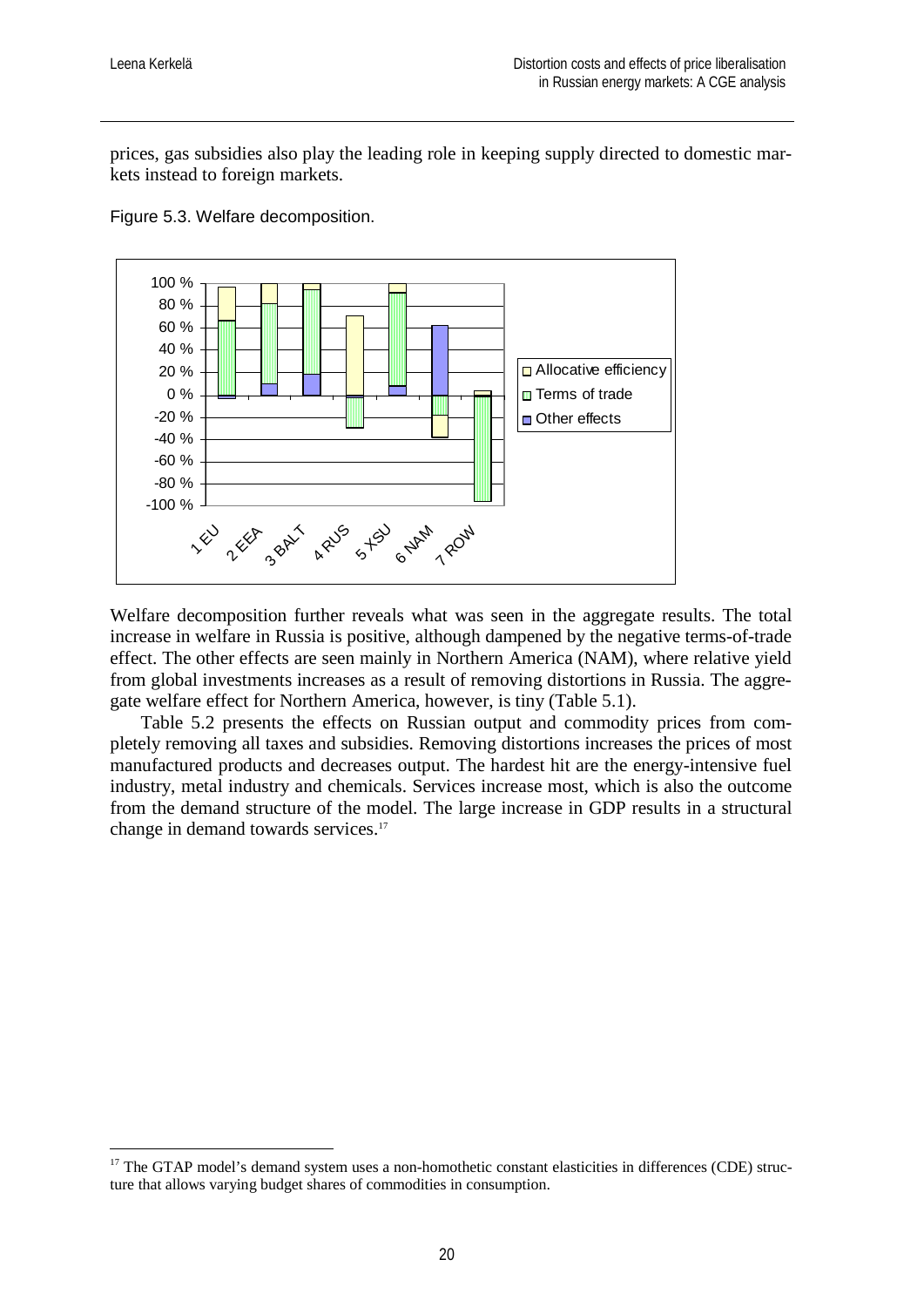|                     | Ouput  | Price   |
|---------------------|--------|---------|
| <b>COAL</b>         | -0.6   | 1.5     |
| OIL                 | 10.7   | 38.7    |
| GAS                 | -10.9  | $-22.3$ |
| <b>GASDISTR</b>     | 14.8   | 6.0     |
| <b>ELECTRICITY</b>  | -8.4   | 4.3     |
| <b>FUELIND</b>      | $-8.0$ | 5.8     |
| <b>METAL</b>        | $-9.9$ | 3.6     |
| <b>CHEMICALS</b>    | $-7.8$ | 4.3     |
| <b>METAL IND</b>    | $-3.4$ | 3.8     |
| WOOD                | $-4.5$ | 4.0     |
| <b>LIGHT</b>        | $-4.0$ | 3.8     |
| <b>CONSTRUCTION</b> | 1.1    | 4.1     |
| <b>FOOD</b>         | $-0.8$ | 4.0     |
| <b>AGRICULTURE</b>  | 0.1    | 4.2     |
| TRADET              | $-1.0$ | 4.3     |
| <b>SERVICE</b>      | 3.6    | 4.3     |

Table 5.2. Effect of total removal of distortions on output and prices in Russia

The effects on output and prices of energy commodities are more diverse. Oil production increases due to the removal of current output and export taxes. Removal of the current subsidy structure is behind the decreases in gas production and gas prices. Gas distribution appears to be quite sensitive in simulations results, and the results for their part are not very convincing.

The results can be also interpreted by asking which industries the current regime favours. Clearly, the manufacturing industries and utilities have been supported by cheap gas. The current regime also appears to restrict the potential of oil industries. The effects on factor prices reveal that the current regime particularly favours owners of natural resources at the expense of labour. The simulations decrease the rewards of natural resource by 1.5% and increase the earnings of skilled labour by 6.3% and unskilled labour by 4.3%.

## 6 The impact of price increases on domestic gas and electricity

As seen above, extensive implicit subsidies play a particularly significant role in distorting Russian energy markets. The prices of gas and electricity are regulated and the government sets the tariffs for them. Political realities dictate that price increases must take place incrementally. In 2004, the Duma plans to increase the price of natural gas 20% and the price of electricity 16%. If we include a plausible 10% inflation target, the relative prices of gas and electricity would rise 10% and 6%, respectively. Plans to double the gas price within a few years have been presented.

We simulate the effects of these tariff hikes in energy with the previously set data where large subsidies are present for firms and consumers in gas and gas distribution and for consumers in electricity. More modified experiments are as follows: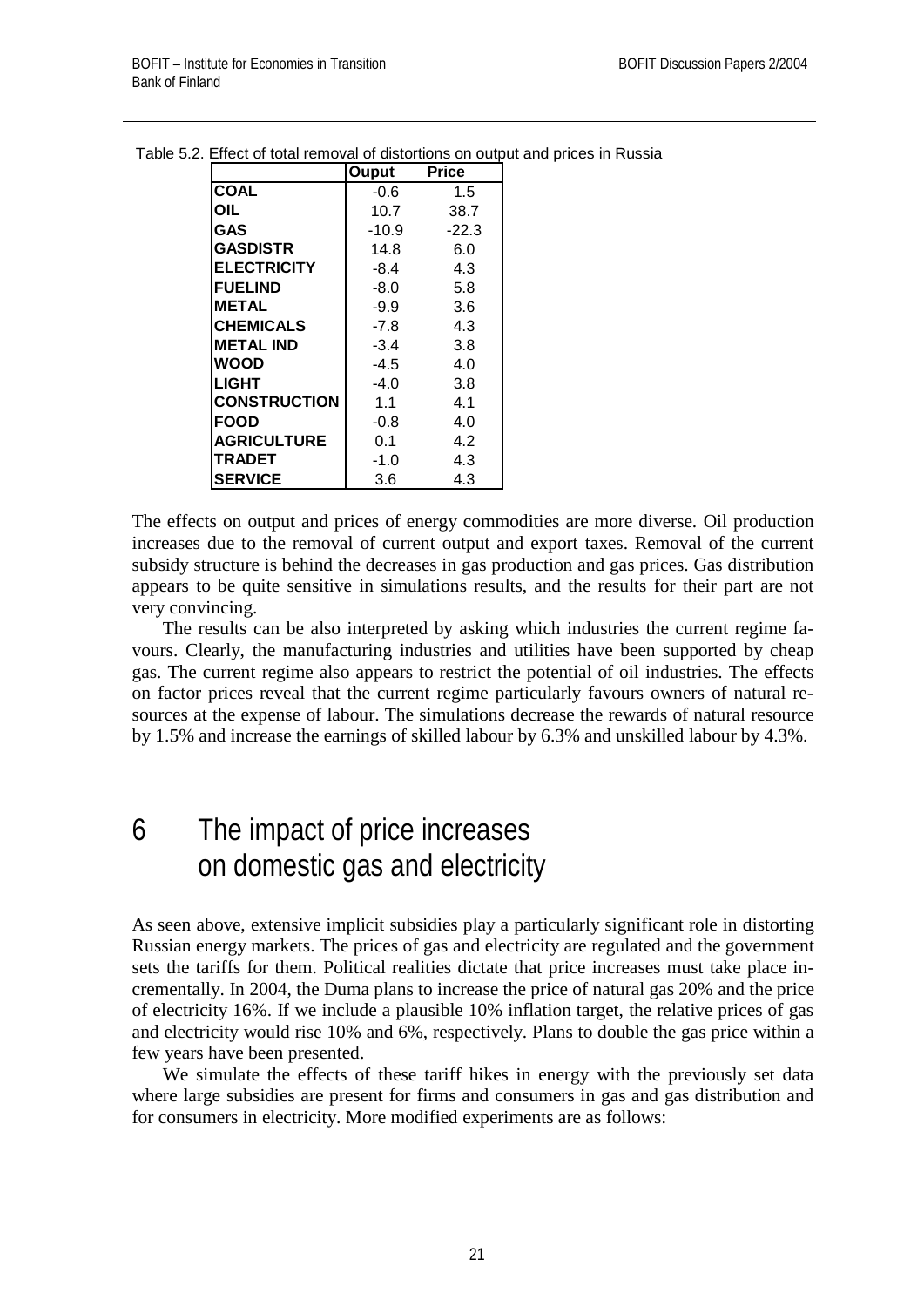| Table 0.1 Occhard blan |                        |        |                                                                  |                               |  |  |  |  |  |
|------------------------|------------------------|--------|------------------------------------------------------------------|-------------------------------|--|--|--|--|--|
|                        | <b>Ildentification</b> |        | <b>Gas tariff hike Electricity tariff hike Other assumptions</b> |                               |  |  |  |  |  |
| Scenario 1             | EG                     | $10\%$ | 6%                                                               |                               |  |  |  |  |  |
| Scenario 2             | EG-o                   | 10%    | 6 %                                                              | IPrice of oil fixed           |  |  |  |  |  |
| Scenario 3             | EG-cb                  | 10%    | 6%                                                               | Constant tax share (see 4.1.) |  |  |  |  |  |
| Scenario 4             | EG-tax                 | 10%    | 6%                                                               | Tax increases                 |  |  |  |  |  |

Table 6.1 Scenario plan

The first three scenarios are similar except for assumptions related to the closure of the model. In Scenario 2, the price of oil is fixed to describe the regulated markets in oil. In Scenario 3 (EG-cb), we set the tax burden as fixed to simulate the situation where saved revenue would be allocated back to consumers. In Scenario 4, we have added tax increases recently suggested by the Duma to the price increases. The tax hikes include a 10% increase in the oil and gas output tax, an increase in the gas export tax to 20% from the current 10%. The last scenario serves not so much as a tax analysis, but as a means to elucidate the costs and benefits between taxes and removal of subsidies.



Figure 6.1. Aggregate effects of price increases on Russia.

The aggregate results of the first experiment (EG) are presented in Figure 6.1. The price hikes raise GDP by 0.2%. The expenditures of households decrease by  $-0.36\%$ , while the utility effect turns positive due to simultaneous decreases in the price index. Most of the effects happen in the external sector. Exports increase about 1.3% and imports decrease over 1%. Competitiveness in foreign markets deteriorates, and despite increasing exports, imports become less affordable. This is reflected in the declining terms of trade.

The aggregate results for all countries from all the experiments appear in the Appendix Table 3. The aggregate effects for other countries remain modest. The assumption of fixing the oil price can be seen in the terms of trade effect. When increasing supply has no effect on export prices, the terms-of-trade deterioration is much smaller and the welfare effect is better. The assumption has no effect on GDP. The fixed budget assumption has a modest effect on total welfare through the household utility. This comes through the savings in the subsidies to regulated prices.

In the final scenario (EG-tax), price increases are linked to tax increases and the effect on GDP is slightly negative. Unlike other cases, the terms of trade improve. The reason is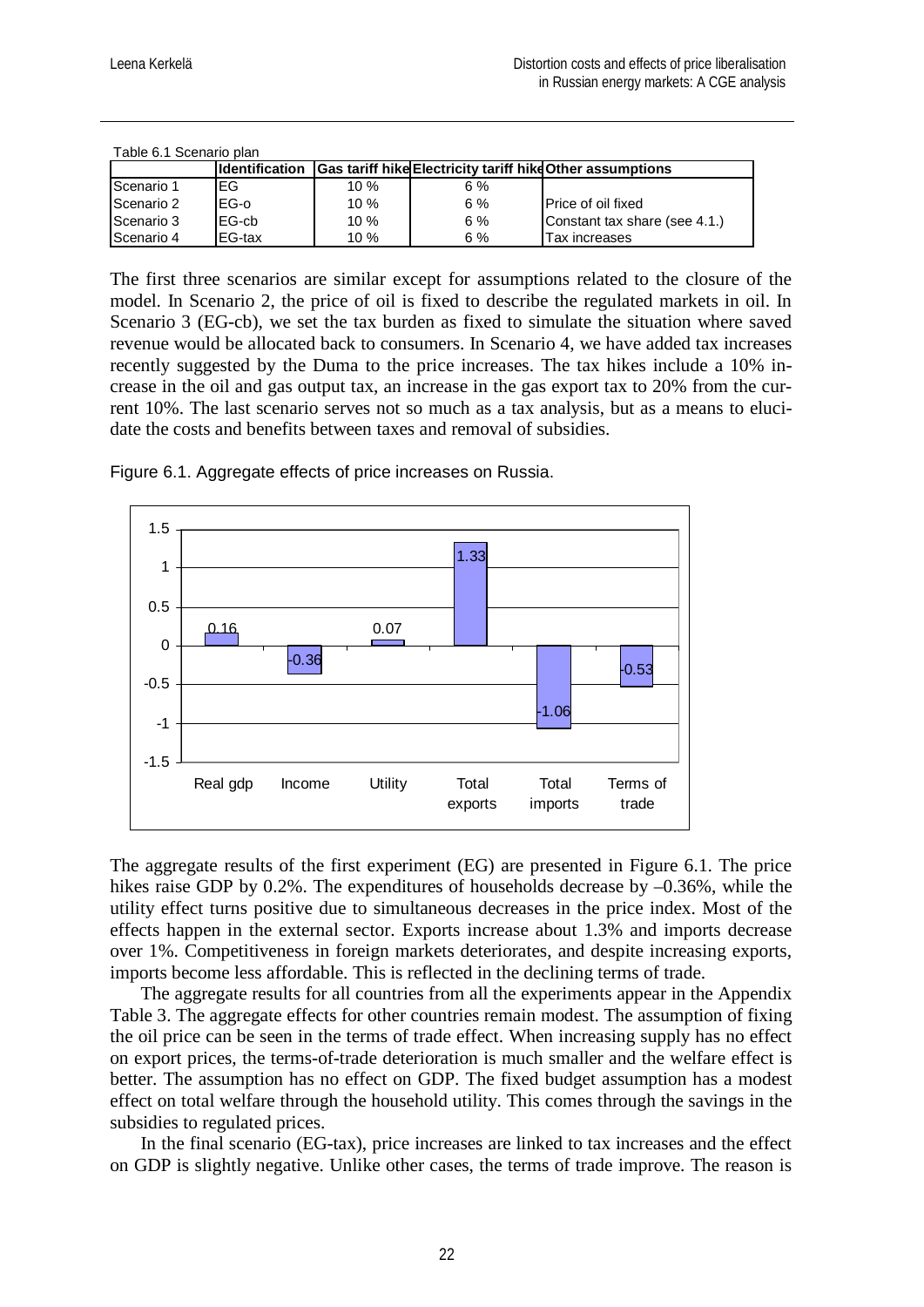1

obvious: raising taxes is a way to raise the market price of commodities. This last experiment has implications for both domestic and international markets. Raising domestic prices decreases domestic distortions and redirects production towards exports. Increasing supply to international markets reduces the price of exportable commodities.

The economic effects of increasing prices thus depend on whether there exist subsidies or not. Recall that we had subsidies in electricity use only for consumers, not for firms. While raising the regulated price to consumers increases efficiency in the economy, on the firm side, inefficiencies increase.<sup>18</sup> This dampens the positive effects from the price increases.

We now examine the industry-level results closely, focusing on the marginal transfer from domestic supply to international markets. The reported results are from Scenario 1 (EG) in Table 6.2.

|                     | Output |        | <b>Market price Domestic sales Exports</b> |         |
|---------------------|--------|--------|--------------------------------------------|---------|
| <b>COAL</b>         | 0.0    | $-0.8$ | $-0.6$                                     | 23.2    |
| OIL                 | 0.4    | $-0.2$ | $-0.5$                                     | 2.0     |
| <b>GAS</b>          | $-0.5$ | $-2.9$ | $-2.9$                                     | 5.9     |
| <b>GASDISTR</b>     | $-1.8$ | $-0.1$ | $-1.9$                                     | $-1.1$  |
| <b>ELECTRICITY</b>  | $-2.3$ | 3.4    | $-1.4$                                     | $-12.3$ |
| <b>FUELIND</b>      | $-0.5$ | $-0.2$ | $-0.9$                                     | 0.6     |
| <b>METAL</b>        | $-0.7$ | 0.1    | $-0.7$                                     | $-0.7$  |
| <b>CHEMICALS</b>    | $-0.3$ | 0.2    | $-0.1$                                     | $-0.7$  |
| <b>METAL IND</b>    | 0.2    | $-0.4$ | $-0.1$                                     | 3.3     |
| <b>WOOD</b>         | 0.6    | $-0.4$ | 0.3                                        | 1.7     |
| <b>LIGHT</b>        | 1.2    | $-0.6$ | 0.9                                        | 4.0     |
| <b>CONSTRUCTION</b> | $-1.5$ | $-0.6$ | $-1.5$                                     | 2.4     |
| <b>FOOD</b>         | 0.6    | $-0.6$ | 0.5                                        | 2.8     |
| <b>AGRICULTURE</b>  | 0.3    | $-0.4$ | 0.2                                        | 1.8     |
| <b>TRADET</b>       | 0.2    | $-0.7$ | 0.0                                        | 2.0     |
| <b>SERVICE</b>      | 0.3    | $-0.8$ | 0.3                                        | 3.1     |

Table 6.2 Industry effects of price increase in gas and electricity

Increasing regulated prices and reducing underlying subsidies decreases production of energy-intense commodities, gas and electricity. The other effects can be seen as secondary or adaptive effects. While output in energy-intensive industries decreases, however, it increases in non-energy-intensive sectors. This is partly due to the general-equilibrium nature of the model, whereby all resources are in full use.

The outcome in market prices reflects the demand and supply responses to the original shocks. Notably, oil output increases while its market price falls. The higher output is clearly destined for export; domestic demand decreases. This happens even though the price of oil and its markets in principle only adapt to external shocks. The same also happens in the gas market with price regulation. Domestic demand decreases and exports increases clearly. We again ignore the analysis results for gas distribution.

We have not analysed the results for consumer welfare here, because in energy commodities almost all direct production is exhausted by industry.<sup>19</sup> With regard to direct con-

<sup>&</sup>lt;sup>18</sup> Technically, the price increases are implemented by setting prices fixed and respective tax variables endogenous and giving shocks to these prices.

<sup>&</sup>lt;sup>19</sup> Due to its basic assumption for the representative household, the standard GTAP model is less than ideal for analysing income distribution issues. Functional income distribution can be used to characterise income distribution.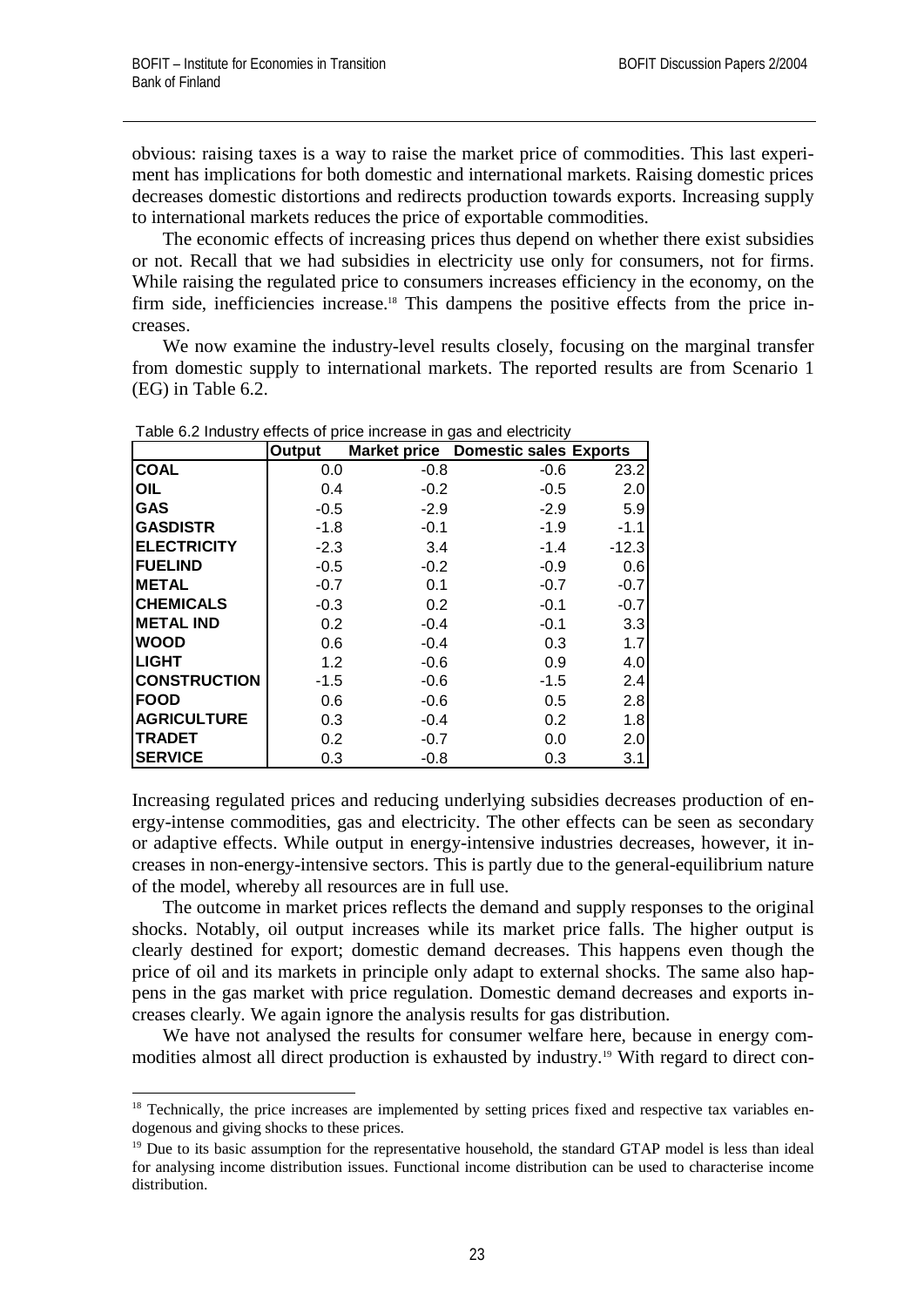sumption of the total output, the share is 10% for gas, 23% for electricity and 26% for the fuel industries. We can therefore interpret the consumer viewpoint by observing the development in the price of electricity and fuels, which in Russia together account for less than 3% of total expenditures in consumption. In the price of electricity, reforms produce the sharpest rise (3.4%).

Table 6.3 presents the model results for the energy sector's bilateral exports from Russia after reform. The increases in country-specific exports are substantial. The largest increases are in gas going to Northern America (51.6%), the Rest of the World (23.7%) and the EU (16.9%). The effects on other energy products are also significant, especially in coal and oil. In the rows below the simulation results, we also report the results from the systematic sensitivity analysis (smaller font, see section 4.2 above). As mentioned, the Armington elasticities, which describe the elasticity of substitution between domestic and imported commodities, have been changed in the database to 20 from the original 2.8. To study the sensitivity of this parameter, we let the elasticity vary from 5 to 35 in gas and oil. We assume a discrete triangular distribution to the parameter so that gas and oil elasticities correlate. The means and standard deviations of the systematic sensitivity analysis are reported below the respective simulation result. Apparently exports other than gas are fairly insensitive to variations in elasticity. While exports from Russia to Russia seem very volatile, but the results are meaningless, as there is no internal exports in Russia in the database. There are larger deviations for gas exports (especially to NAM and ROW), but the results seem stable overall.

|                      | EU      |     | <b>EEA</b> |     | <b>BALT</b> |                  | <b>RUS</b> |                  | <b>XSU</b>  |         | <b>NAM</b> |      | <b>ROW</b> |     |
|----------------------|---------|-----|------------|-----|-------------|------------------|------------|------------------|-------------|---------|------------|------|------------|-----|
| <b>COAL</b>          | 27.0    |     | 22.4       |     | 18.7        |                  | 8.5        |                  | 16.4        |         | 34.0       |      | 27.4       |     |
|                      | 26.9    | 0.1 | 22.4       | 0.0 | 18.8        | 0.2              | 8.5        | 0.1              | 16.5        | 0.1     | 33.8       | 0.2  | 27.3       | 0.1 |
| OIL                  | 2.7     |     | 1.1        |     | 0.7         |                  |            | 0.9              |             | 1.1     | 3.0        |      | 2.9        |     |
|                      | 2.6     | 0.1 | 1.1        | 0.0 | 0.7         | 0.0 <sub>l</sub> | 1.0        | 0.1              | 1.2         | 0.1     | 3.0        | 0.1  | 2.8        | 0.1 |
| <b>GAS</b>           | 16.9    |     | 4.8<br>2.7 |     | 1130.9      |                  | 1.8        |                  | 51.6        |         | 23.7       |      |            |     |
|                      | 18.1    | 3.5 | 5.3        | 1.2 | 2.8         | 0.1              |            | 1653.5 1188      | 2.0         | 0.4     | 56.3       | 14.8 | 25.6       | 5.8 |
| GAS-<br><b>DISTR</b> | 0.2     |     | $-4.9$     |     | 2.3         |                  |            | 558.3            |             | $-3.0$  | 0.0        |      | $-2.4$     |     |
|                      | 0.1     | 1.1 | $-5.2$     | 1.5 | 2.4         | 0.9              | 558.8      | 5.2              | $-3.1$      | 1.1     | 0.0        | 1.2  | $-2.6$     | 1.4 |
| <b>ELEC</b>          | $-17.1$ |     | $-17.6$    |     | $-8.4$      |                  |            | $-4.1$           |             | $-10.0$ | $-17.4$    |      | $-17.5$    |     |
|                      | $-17.1$ | 0.1 | $-17.6$    | 0.1 | $-8.5$      | 0.1              | $-4.2$     |                  | $0.1$ -10.1 | 0.2     | $-17.4$    | 0.0  | $-17.5$    | 0.1 |
| <b>FUELIND</b>       |         | 0.5 | 0.5        |     | 1.3         |                  |            | $-0.6$           |             | 0.9     | 0.6        |      | 0.6        |     |
|                      | 0.5     | 0.1 | 0.5        | 0.0 | 1.3         | 0.0              | $-0.6$     | 0.0 <sub>l</sub> | 0.9         | 0.1     | 0.6        | 0.1  | 0.6        | 0.1 |

Table 6.3. Exports of energy commodities from Russia, including SSA results.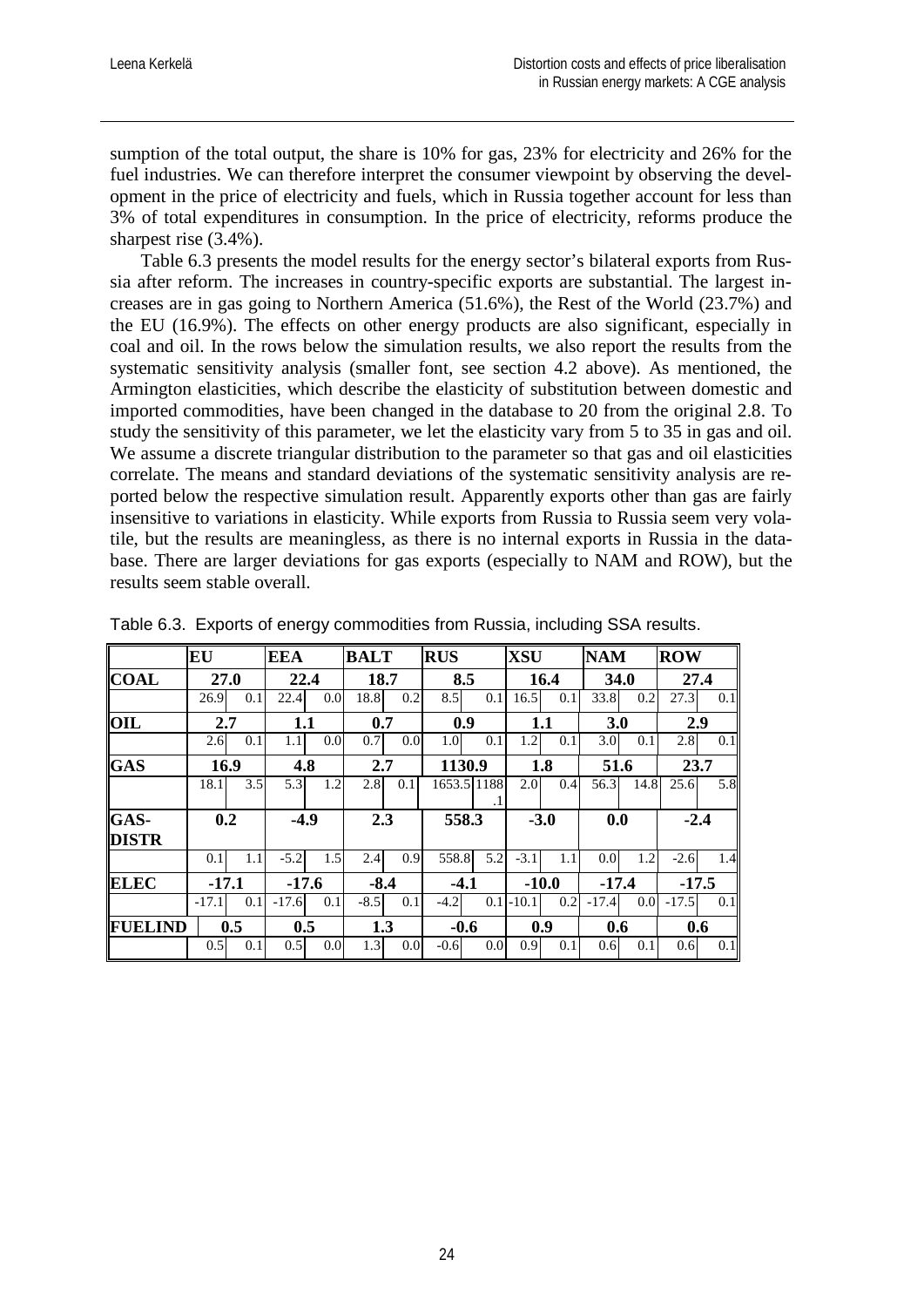## 7 Conclusions

The important economic role of Russia's energy sector, both in absolute and relative terms, well justifies the examination of Russian energy markets in a general equilibrium framework. Changes in the circumstances of the energy sector have repercussions for other sectors of the economy and abroad. The foreign impact comes from the important role of Russian energy commodities in global trade. In particular, the vital role of Russian energy supplies to the EU can only be expected to grow.

The reform in the Russian energy sector is part of sectoral reforms in Russia and other transition economies. The main goals of the energy strategy accepted by the Russian Duma are to increase energy production and promote efficient energy use in Russia. Implementation of the strategy will move Russia closer to a market economy and harmonise its energy policies with other OECD economies (IEA 2003).

In this study, we have assessed Russia's energy markets and the initial reforms envisioned by the government. To bring forth the global dimension of Russian energy markets and the impending reforms, a quantitative analysis was performed using a global general equilibrium trade model (GTAP). First, we analysed the current tax structure in the form of output and production taxes and export taxes. In addition to taxes, regulated prices of energy commodities well below their real costs and world market prices constitute an equally important feature of the current regime. To evaluate the effects of the proposed reforms, both parts have to be considered in estimating their actual market effects.

We first estimated the size of the distortionary system. Our calculations show it corresponds to 6.2% of GDP with subsidies making the greatest distorting contribution. The current tax structure, in contrast, works more to inhibit trade and exports, thus limiting the impact from any decrease in global prices of oil and gas.

To provide practical policy insights, we analysed tariff increases for regulated prices of gas and electricity. Prices were raised 10% and 6%, respectively. The effect on GDP remains modest, but positive. The results confirm the goals of the energy strategy by clearly shifting sales from domestic markets to exports.

Plans to reform the market design through increased competition has been left out of our quantitative analysis. Increasing competition in the gas and oil markets, and in particular, promoting a competitive environment for pipeline capacity, would increase production for export and depress the world market price. Moreover, efficiency improvements, which are vital for the development of the Russian energy sector, could be included to the analysis. These qualifications offer new possibilities to continue the work from here.

Another area that we have not touched on at all is the Kyoto Protocol and its possible effects should Russia decide to ratify the agreement. It would have effect on global energy prices and change the effects of Russian domestic actions in the energy markets. The demand impulse from increasing gas demand would raise the price of gas and certainly put pressure on Russian domestic prices.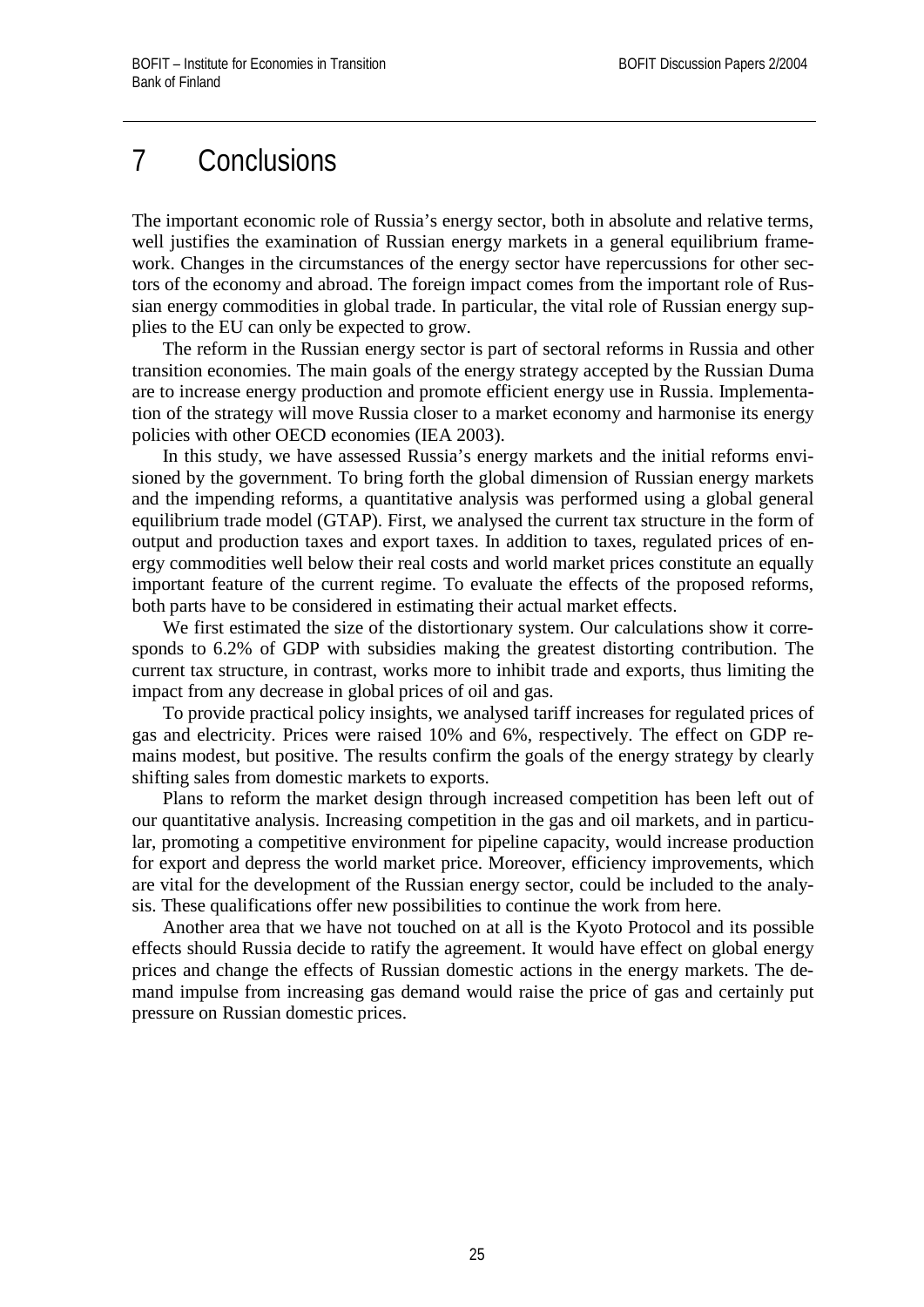### References

Alekseev Alexander (2003), "An Application of a Computable General Equilibrium Model for the Estimation of Effects of the European Union Enlargement on the Russian Economy," New Economic School Working Paper 2003/070.

Arndt, Channing and Ken R. Pearson (1998), "How to Carry Out Systematic Sensitivity Analysis via Gaussian Quadrature and GEMPACK," GTAP Technical Paper No. 3, http://www.agecon.purdue.edu/gtap.

BOFIT (2003a), *Russian and Baltic Economies: The Week in Review*, online weekly newsletter available at http://www.bof.fi/bofit.

BOFIT (2003b), *Russian Economy – The Month in Review 2003*, online monthly newsletter available at http://www.bof.fi/bofit.

Brockmeier, Martina (2001), A Graphical Exposition of the GTAP model," GTAP Technical Paper No. 8, http://www.agecon.purdue.edu/gtap.

Chowdhury, Abdur (2003), "WTO accession: What's in it for Russia?" BOFIT Online Paper, No. 10, Helsinki.

Clements, Benedict, Hong-Sang Jung and Sanjeev Gupta (2003), "Real and Distributive Effects of Petroleum Price Liberalization: The Case of Indonesia," IMF Working Paper WP/03/204.

Harrison, Will J., Mark Horridge and Ken.R. Pearson (2000), "Decomposing simulation results with respect to exogenous shocks," *Computational Economics*, Vol. 15: 227- 249.

Huff, Karen M. and Thomas W. Hertel (2000), Decomposing Welfare Changes in the GTAP Model," GTAP Technical Paper No. 5, http://www.agecon.purdue.edu/gtap.

EIU (2003), "Country Forecast: Russia", The Economist Intelligence Unit, UK.

EBRD (2001), "Transition Report 2001: Energy in Transition," European Bank for Reconstruction and Development.

Hertel, Thomas W. and Marinos E. Tsigas (1997), "Structure of GTAP," in Hertel, Thomas (ed.) *Global Trade Analysis*, Cambridge University Press.

IEA (2003), *Key World Energy Statistics*, OECD/IEA, available at http://www.iea.org.

IEA (2002), "Energy Policies of IEA Countries," 2002 Review, OECD/IEA.

IEA (1995), "Energy Policies of the Russian Federation," International Energy Agency, 1995 Survey, OECD/IEA.

Jensen, Jesper, Rutherford Thomas and Tarr David (2002), "Economy-Wide Effects of Russia's Accession to the WTO," Draft prepared for SIDA-CEFIR Conference on Negotiating Russia's WTO Accession, Moscow, Russia, June 24-25, 2002.

Kennedy, David (2002), "Liberalisation of the Russian power sector," EBRD Working Paper No. 69.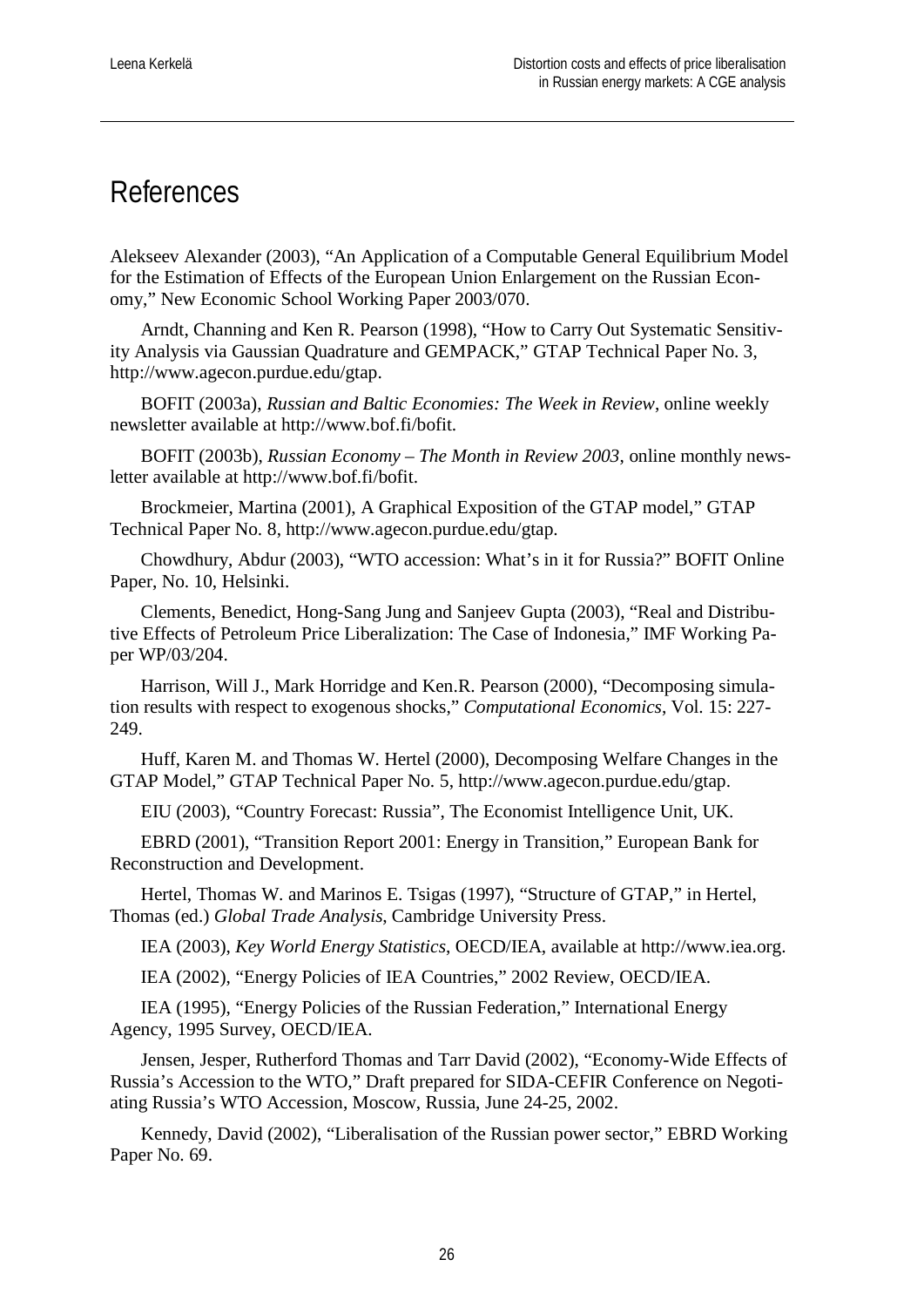Kennedy, David (2003), "Power sector regulatory reform in transition economies: Progress and lessons learned," EBRD Working Paper No. 78.

Kennedy, David (2002), "Regulatory reform and market development in power sectors of transition economies: The case of Kazakhstan," *Energy Policy*, 30, 219-233.

McDougall, Robert (2003), "Russian Energy Taxes for GTAP 5.3," CGTA Research Memorandum, March 2003. Available at http://www.agecon.purdue.edu/gtap.

Riipinen, Toni (2003), "Energy market liberalisation in the FSU – Simulations with the GTAP model," Bank of Finland Discussion Papers, No. 12.

Roland, Gérard (2000), *Transition and Economics: Politics, Markets and Firms*, The MIT Press.

Sulamaa, Pekka and Mika Widgren (2003), "EU Enlargement and Beyond: A Simulation Study on EU and CIS Integration," CEPR Discussion Paper No. 3768.

Tabata, Shinichiro (2002), "Russian Revenues from Oil and Gas Exports: Flow and Taxation," *Eurasian Geography and Economics*, 42, No. 8, 610-627.

Vaittinen, Risto (2003), "Liberalisation of Agricultural Trade – Global Implications and What It Means for the EU," VATT Discussion Papers, No. 303.

Wehrheim, Peter (2003), *Modeling Russia's Economy in Transition*, Ashgate Publishers, Aldershot UK.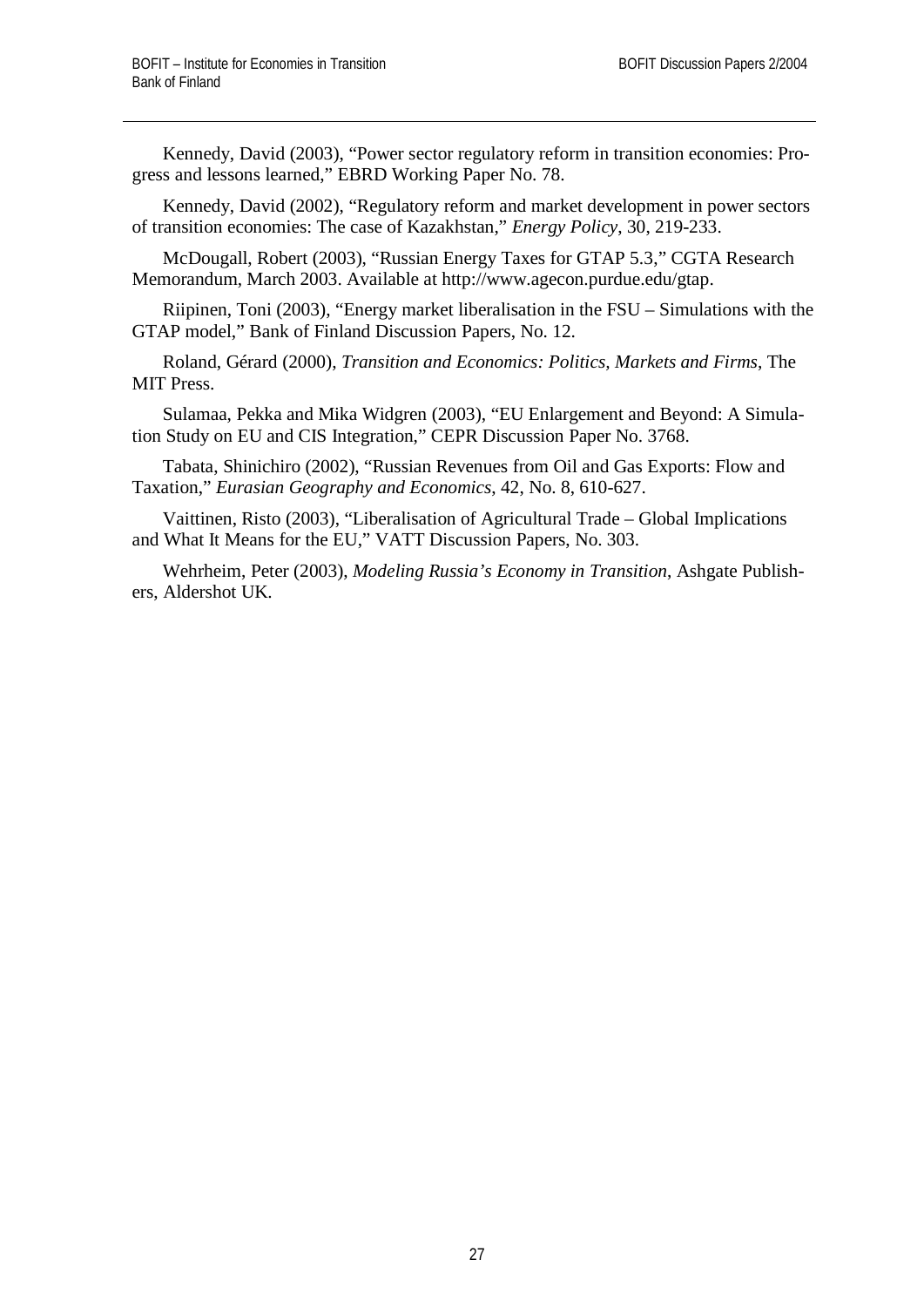# Appendices

|                | Code        | Region                  | Description                                                                   |
|----------------|-------------|-------------------------|-------------------------------------------------------------------------------|
|                | EU          | European Union          | Austria, Belgium, Denmark, Finland, France, Germany, United Kingdom,          |
|                |             |                         | Greece, Ireland, Italy, Luxembourg, Netherlands, Portugal, Spain, Sweden      |
| $\overline{2}$ | EEA         | European<br>Eastern     | Albania, Bulgaria, Croatia, Czech Republic, Hungary, Malta, Poland, Roma-     |
|                |             | Economies               | nia, Slovakia, Slovenia                                                       |
| 3              | <b>BALT</b> | <b>Baltic countries</b> | Estonia, Latvia, Lithuania                                                    |
| 4              | <b>RUS</b>  | Russia                  | <b>Russian Federation</b>                                                     |
| 5              | XSU         |                         | Rest of Former Soviet Rest of Former Soviet Union                             |
|                |             | Union                   |                                                                               |
| 6              | <b>NAM</b>  | North America           | Canada, United States                                                         |
| 7              | <b>ROW</b>  | All other regions       | Australia, New Zealand, China, Hong Kong, Japan, Korea, Taiwan, Indone-       |
|                |             |                         | sia, Malaysia, Philippines, Singapore, Thailand, Vietnam, Bangladesh, India,  |
|                |             |                         | Sri Lanka, Rest of South Asia, Mexico, Central America, Caribbean, Colom-     |
|                |             |                         | bia, Peru, Venezuela, Rest of Andean Pact, Argentina, Brazil, Chile, Uruguay, |
|                |             |                         | Rest of South America, Switzerland, Rest of European Free Trade Area, Cy-     |
|                |             |                         | prus, Turkey, Rest of Middle East, Morocco, Rest of North Africa, Botswana,   |
|                |             |                         | Rest of South African Customs Union, Malawi, Mozambique, Tanzania,            |
|                |             |                         | Zambia, Zimbabwe, Other Southern Africa, Uganda, Rest of Sub-Saharan          |
|                |             |                         | Africa, Rest of World                                                         |

Appendix 1a. Regional aggregation in the study.

Appendix 1b. Commodity aggregation in the study.

|                          | Code                | Sector              | Description                                                    |
|--------------------------|---------------------|---------------------|----------------------------------------------------------------|
| 1                        | COAL                |                     | Coal                                                           |
| 1                        | <b>ELEC</b>         |                     | Electricity                                                    |
| $\overline{c}$           | OIL                 |                     | Oil                                                            |
| 3                        | GAS                 |                     | Gas                                                            |
| $\overline{\mathcal{L}}$ | <b>GASDISTR</b>     |                     | Gas manufacture, distribution                                  |
| 5                        | <b>FUELIND</b>      |                     | Petroleum, coal products                                       |
| 6                        | <b>METAL</b>        | Metals and minerals | Minerals nec; Mineral products nec; Ferrous metals; Metals     |
|                          |                     |                     | nec                                                            |
| $\tau$                   | <b>CHEMICALS</b>    |                     | Chemical, rubber, plastic products                             |
| 8                        | <b>MECHE</b>        | Metal industry      | Metal products; Motor vehicles and parts; Transport equip-     |
|                          |                     |                     | ment nec; Machinery and equipment nec                          |
| 9                        | <b>WOOD</b>         | Wood industry       | Forestry; Wood products; Paper products and publishing.        |
| 10                       | <b>LIGHT</b>        | Light manufacturing | Textiles; Wearing apparel; Leather products; Electronic        |
|                          |                     |                     | equipment; Manufactures nec                                    |
| 11                       | <b>CONSTRUCTION</b> |                     | Construction                                                   |
| 12                       | <b>FOOD</b>         |                     | Meat (cattle, sheep, goats, horse); Meat products nec; Vege-   |
|                          |                     |                     | table oils and fats; Dairy products; Processed rice; Sugar;    |
|                          |                     |                     | Food products nec; Beverages and tobacco products              |
| 13                       | <b>AGRICULTURE</b>  |                     | Paddy rice; Wheat; Cereal grains nec; Vegetables, fruit, nuts; |
|                          |                     |                     | Oil seeds; Sugar cane, sugar beet; Plant-based fibers; Crops   |
|                          |                     |                     | nec; Cattle, sheep, goats, horses; Animal products nec; Raw    |
|                          |                     |                     | milk; Wool, silk-worm cocoons; Fishing                         |
| 14                       | <b>TRADET</b>       | Trade and transport | Trade; Transport nec; Sea transport; Air transport             |
| 15                       | <b>SERVICE</b>      |                     | Water; Communication; Financial services nec; Insurance;       |
|                          |                     |                     | Business services nec; Recreation and other services; Public   |
|                          |                     |                     | Administration/Defence/Health/Education; Dwellings             |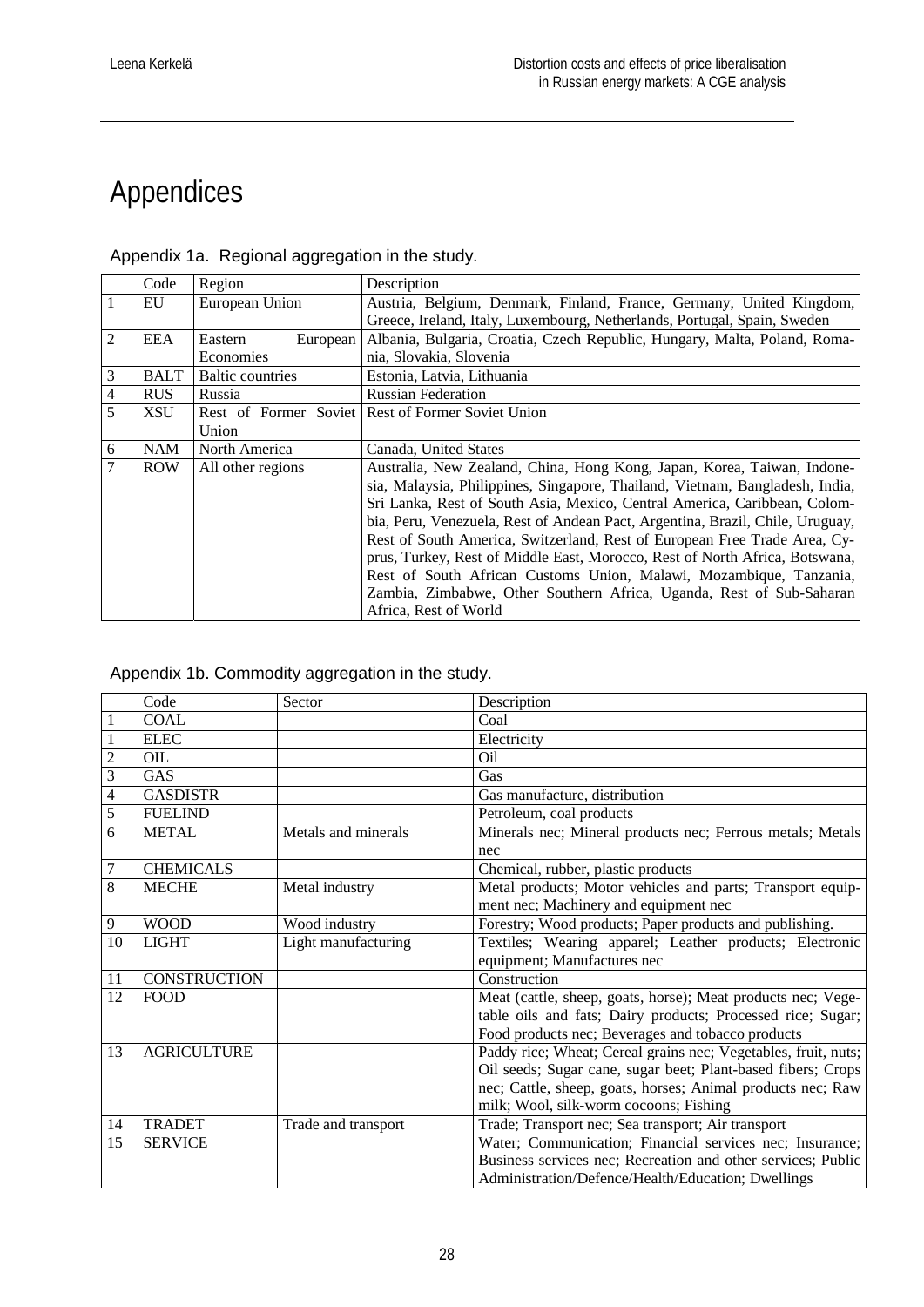|                                 | <b>Value Added</b>     |       |       | <b>Total Production</b> |      |                |
|---------------------------------|------------------------|-------|-------|-------------------------|------|----------------|
|                                 | <b>Rus/GTAP Russia</b> |       | EU    | <b>Rus/GTAP Russia</b>  |      | <b>1 EU</b>    |
| 1 Electricity                   | 0.3                    | 0.5   | 1.1   | 6.3                     | 4.1  | 1.3            |
| 2 Oil                           | 4.2                    | 6.3   | 0.2   | 4.1                     | 5.9  | 0.2            |
| 3 Gas                           | 6.3                    | 9.1   | 0.1   | 4.2                     | 6.4  | 0.1            |
| <b>4 Gas Distribution</b>       | 0.8                    | 1.0   | 0.1   | 0.6                     | 0.8  | 0.1            |
| 5 Fuel Industry                 | 0.2                    | 0.3   | 0.1   | 2.9                     | 3.3  | 0.7            |
| 6 Raw metals and coal           | 5.2                    | 5.7   | 2.3   | 6.8                     |      | 3.7            |
| <b>7 Chemicals</b>              | 1.4                    | 1.6   | 3.1   | 2.4                     | 2.4  | 5              |
| 8 Mechanical industry, automobi | 4.7                    | 4.2   | 7.5   | 5.7                     | 5.2  | 10.8           |
| 9 Wood industries               | 1.5                    | 1.4   | 2.6   | 1.8                     | 1.7  | 3.4            |
| 10 Light manufacturing          | 2.4                    | 2.1   | 4.3   | 2.7                     | 2.4  | 6              |
| <b>11 Construction</b>          | 9                      | 8.5   | 5.7   | 8.0                     | 7.9  | 6.7            |
| <b>12 Food industries</b>       | 3.8                    | 3.5   | 3.3   | 6.4                     | 6    | 5.4            |
| 13 Agriculture                  | 9.9                    | 8.9   | 2.1   | 9.3                     | 8.9  | $\overline{2}$ |
| 14 Trade and transport          | 15.1                   | 14.5  | 18.3  | 13.1                    | 13   | 16.6           |
| 15 Services                     | 35.3                   | 32.2  | 49.1  | 25.6                    | 25   | 38.1           |
| Total                           | 100.1                  | 100.0 | 100.0 | 99.9                    | 100  | 100            |
| <b>Energy intensity</b>         | 11.8                   | 17.3  | 1.7   | 15.2                    | 20.5 | 2.4            |

|  |  |  | Appendix 2 Sectoral composition of GDP in the Russian Federation and EU |  |  |  |  |  |  |  |
|--|--|--|-------------------------------------------------------------------------|--|--|--|--|--|--|--|
|--|--|--|-------------------------------------------------------------------------|--|--|--|--|--|--|--|

Source: GTAP Database 5.4. For 1997 and author's calculations

| Appendix Table 3. Aggregate effects of different price increase scenarios |
|---------------------------------------------------------------------------|
|---------------------------------------------------------------------------|

| <b>GDP</b>            | EG       | EG-o     | EG-cb    | EG-tax        |
|-----------------------|----------|----------|----------|---------------|
| EU                    | 0        | 0        | 0        | $\Omega$      |
| <b>EEA</b>            | 0.0      | 0.0      | 0.0      | 0.0           |
| <b>BALT</b>           | 0.0      | 0.0      | 0.0      | 0.0           |
| <b>RUS</b>            | 0.2      | 0.2      | 0.2      | 0.0           |
| <b>XSU</b>            | 0.0      | 0.0      | 0.0      | 0.0           |
| <b>NAM</b>            | 0        | 0        | 0        | 0             |
| <b>ROW</b>            | 0        | 0        | 0        | 0             |
|                       |          |          |          |               |
| <b>Terms of trade</b> | EG       | EG-o     | EG-cb    | <b>EG-tax</b> |
| EU                    | 0.0      | 0.0      | 0.0      | 0.0           |
| <b>EEA</b>            | 0.1      | 0.0      | 0.1      | $-0.1$        |
| <b>BALT</b>           | 0.1      | $0.0\,$  | 0.1      | $-0.2$        |
| <b>RUS</b>            | $-0.5$   | $-0.2$   | $-0.5$   | 0.3           |
| <b>XSU</b>            | 0.5      | 0.1      | 0.5      | $-0.8$        |
| <b>NAM</b>            | 0.0      | 0.0      | 0.0      | $0.0\,$       |
| <b>ROW</b>            | 0.0      | 0.0      | 0.0      | 0.0           |
|                       |          |          |          |               |
| <b>Welfare</b>        | EG       | EG-o     | EG-cb    | EG-tax        |
| EU                    | 781.1    | 773.9    | 758.2    | $-581.9$      |
| <b>EEA</b>            | 251.5    | 252.4    | 255.6    | $-272.0$      |
| <b>BALT</b>           | 13.3     | 13.1     | 13.6     | $-26.6$       |
| <b>RUS</b>            | 291.2    | 300.9    | 326.3    | 244.7         |
| <b>XSU</b>            | 246.8    | 248.4    | 255.7    | $-414.7$      |
| <b>NAM</b>            | 7.1      | 9.4      | $-9.8$   | 64.1          |
| <b>ROW</b>            | $-458.0$ | $-463.2$ | $-482.2$ | 655.6         |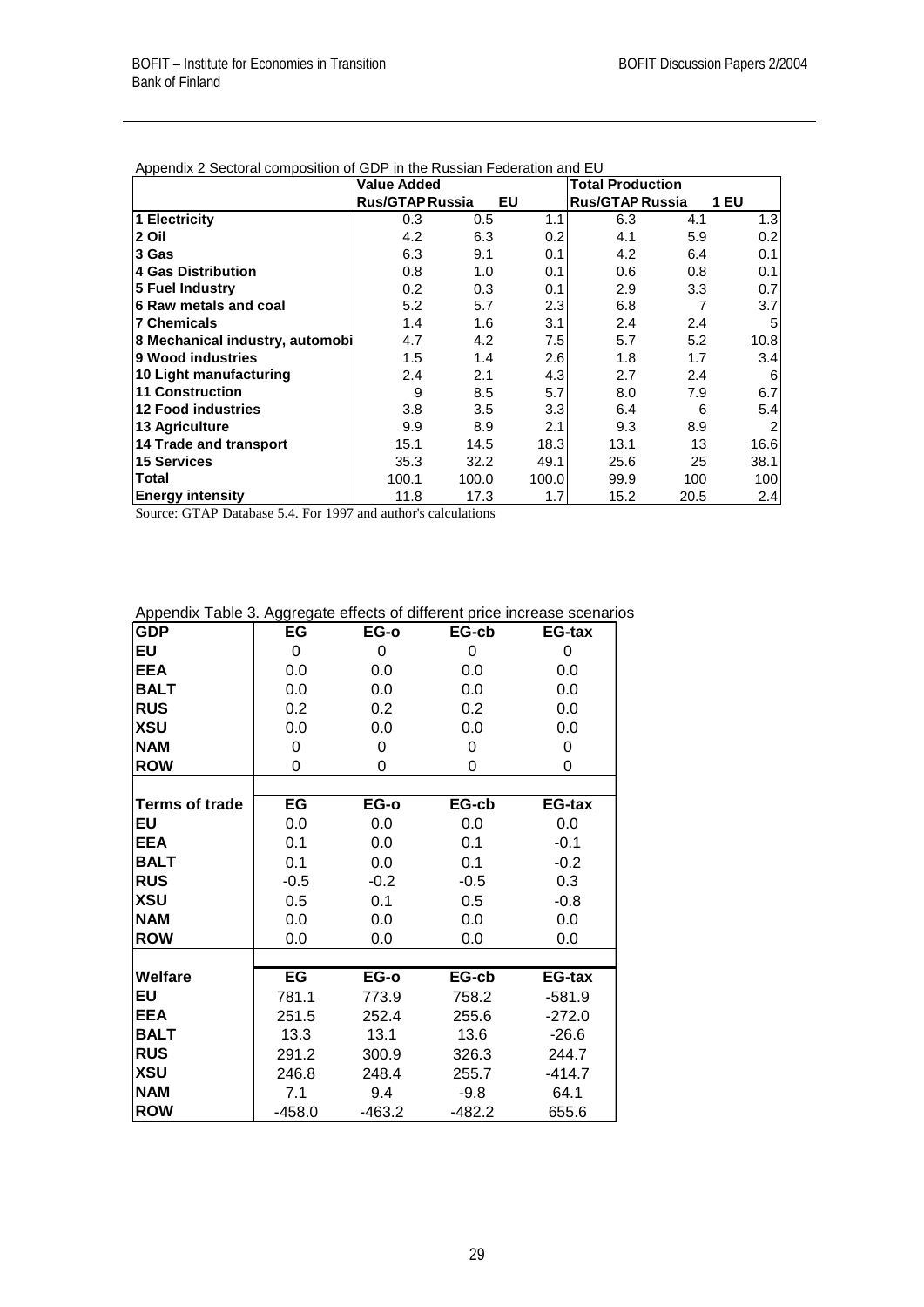### BOFIT Discussion Papers http://www.bof.fi/bofit

|  | 2003 No 1 Karsten Staehr: Reforms and economic growth in transition economies: |
|--|--------------------------------------------------------------------------------|
|  | Complementarity, sequencing and speed                                          |

- No 2 Eugene Nivorozhkin: The dynamics of capital structure in transition economies
- No 3 Abdur R. Chowdhury: Do asymmetric terms of trade shocks affect private savings in a transition economy? *Published in: Comparative Economic Studies (2003),ISSN 0888-7233. (Forthcoming.)*
- No 4 Byung-Yeon Kim and Jukka Pirttilä: The political economy of reforms: Empirical evidence from post-communist transition in the 1990s
- No 5 Tuomas Komulainen and Johanna Lukkarila: What drives financial crises in emerging markets? *Published in: Emerging Markets Review vol 4, no 3 (2003) pp. 248-272, ISSN 1566-0141.*
- No 6 Jarko Fidrmuc and Iikka Korhonen: The Euro goes East: Implications of the 2000-2002 economic slowdown for synchronisation of business cycles between the euro area and CEEs. *Published in: Comparative Economic Studies (2003), ISSN 0888-7233. (Forthcoming.)*
- No 7 Derek C. Jones, Panu Kalmi and Niels Mygind: Choice of ownership structure and firm performance: Evidence from Estonia
- No 8 Michel Funke and Ralf Ruhwedel: Export variety and economic growth in East European transition econmies
- No 9 Laura Solanko: An empirical note on growth and convergence across Russian regions
- No 10 Michael Funke and Holger Strulik: Taxation, growth and welfare: Dynamic effects of Estonia's 2000 income tax act
- No 11 Jörg Rahn: Bilateral equilibrium exchange rates of EU accession countries against the euro
- No 12 Toni Riipinen: Energy market liberalisation in the FSU–simulations with the GTAP model
- No 13 Natalia Smirnova: Job search behavior of unemployed in Russia
- No 14 Jesús Crespo-Cuaresma, Jarko Fidrmuc and Ronald MacDonald: The monetary approach to exchange rates in the CEECs
- No 15 Julius Horvath: Optimum currency area theory: A selective review
- No 16 Pertti Haaparanta, Tuuli Juurikkala, Olga Lazareva, Jukka Pirttilä, Laura Solanko and Ekaterina Zhuravskaya: Firms and public service provision in Russia
- No 17 Michael Funke and Ralf Ruhwedel: Trade, product variety and welfare: A quantitative assessment for the transition economies in Central and Eastern Europe.
- **2004** Nro 1 Balázs Égert Assessing equilirium exchange rates in CEE acceding countries: Can we have DEER with BEER without FEER? A critical survey of the literature
	- Nro 2 Leena Kerkelä: Distortion costs and effects of price liberalisation in Russian energy markets: A CGE analysis